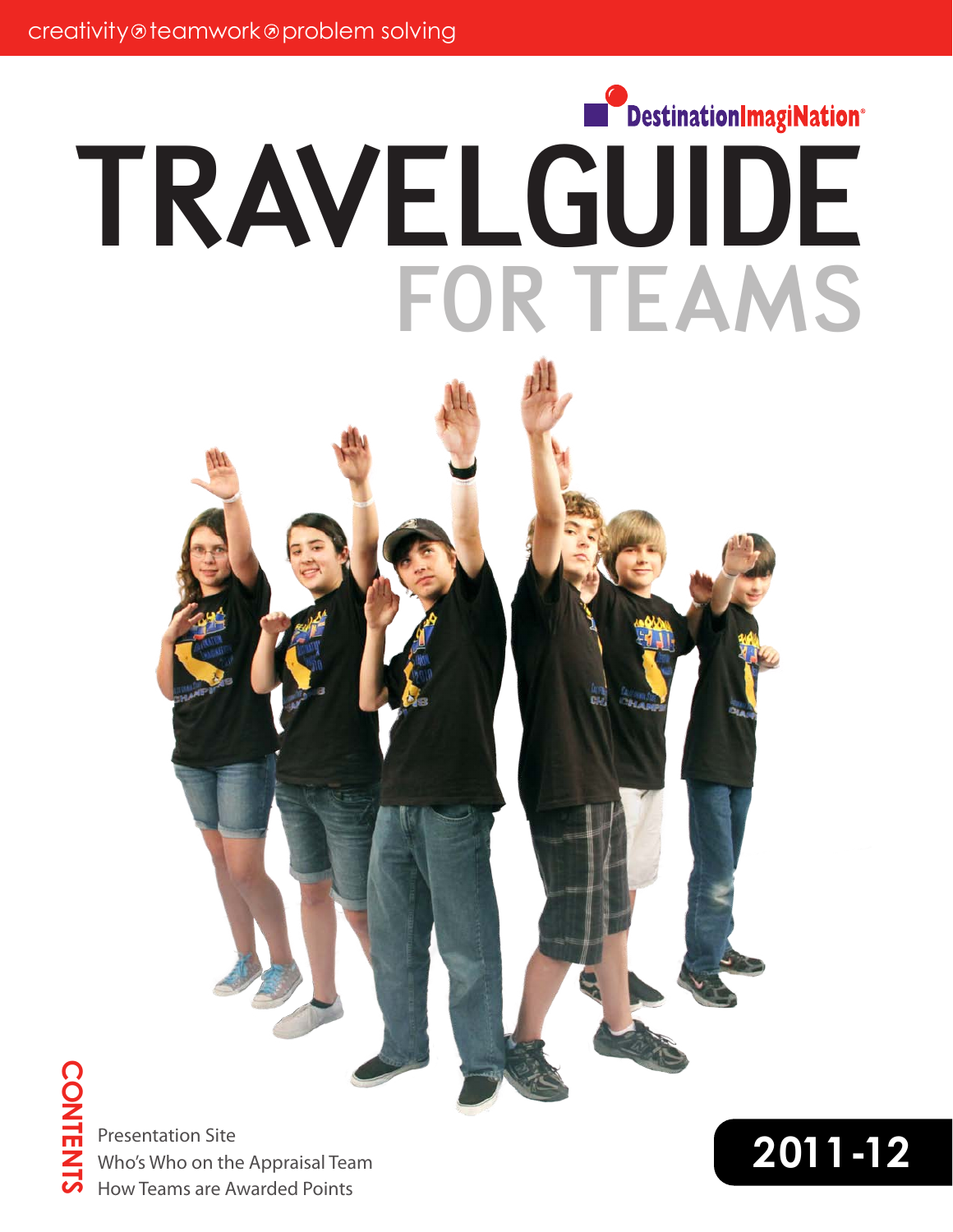## **Contents**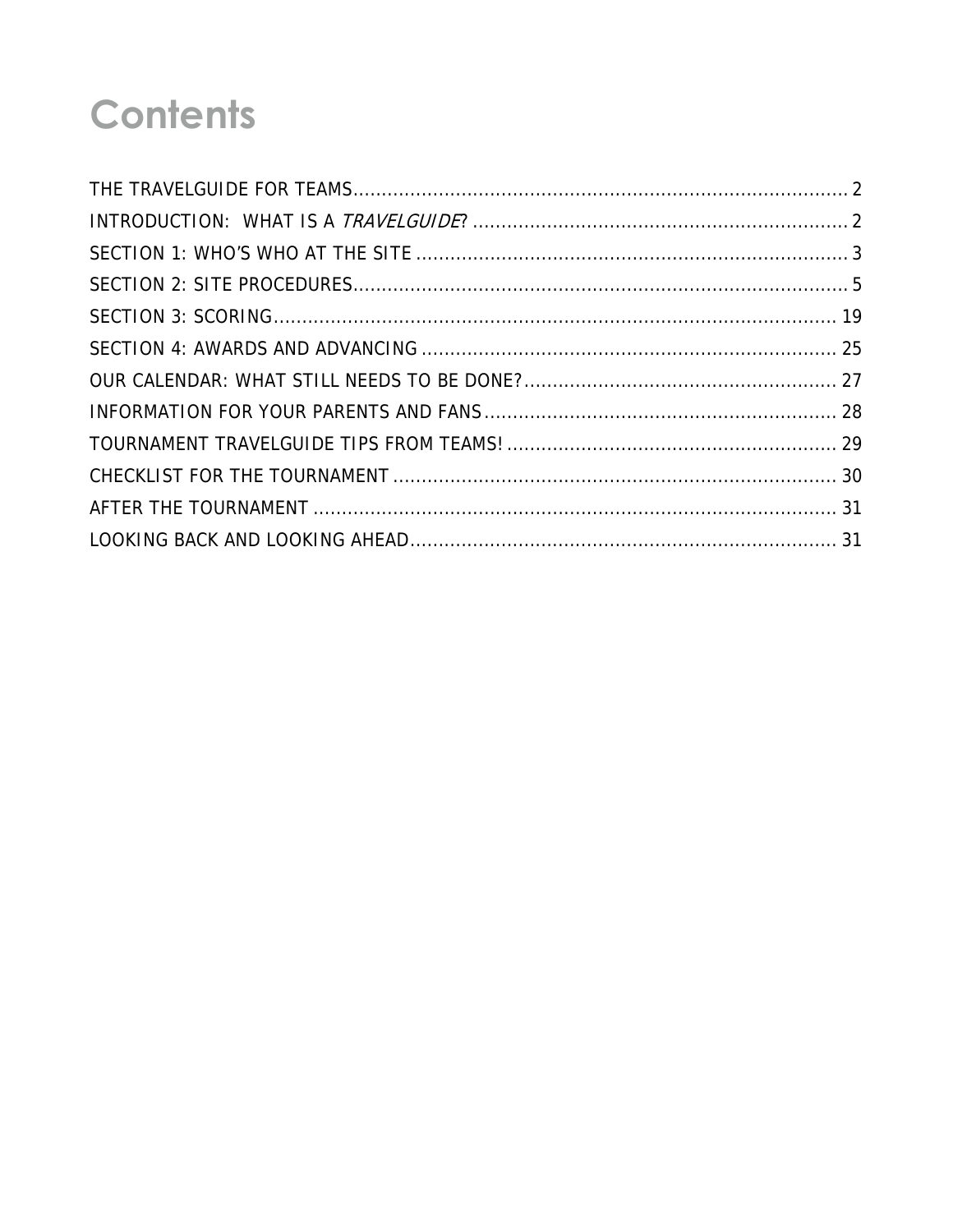## **Educational Goals of the Program**

Destination ImagiNation is an educational program in which student teams solve open-ended Challenges and present their solutions at Tournaments. Teams are tested to think on their feet, work together and devise original solutions that satisfy the requirements of the Challenges. Participants gain more than just basic knowledge and skills—they learn to unleash their imaginations and take unique approaches to problem solving.



- Foster creative and critical thinking.
- Learn and apply creative problem solving methods and tools.
- Develop teamwork, collaboration, and leadership skills.
- Nurture research and inquiry skills, involving both creative exploration and attention to detail.
- Enhance and apply written and verbal communication and presentation skills (both impromptu and sustained).
- Promote the recognition, use, and development of many and varied strengths and talents.
- Encourage competence in, enthusiasm for, and commitment to real-life problem solving.

### **METHIODS**

- Young people of similar age work on teams of up to 7 members over an 8-12 week period.
- Experiential Education is employed to effectively engage participants in learning.
- No Interference is allowed from anyone outside of the team.
- Adult Team Managers act as facilitators to a team.
- Experienced trainers in all Affiliates provide Team Manager training.
- Problem solving skills are cultivated by using tools.
- Open-ended *Team* and *Instant Challenges* appreciate creativity.
- Individual and team strengths are promoted by *Team Choice Elements*, based on Multiple Intelligence Theory.
- *Instant Challenges* engage participants in rapid-fire critical thinking.
- *Team Challenge*s engage participants in sustained problem solving.



- Tournaments are a celebration of what the team has accomplished and the process learned.
- Solutions are evaluated, and Reward Points are a component of *Team* and *Instant Challenges*.
- Appraisers are trained to reward the process that the team has experienced.
- *Tournament Data Forms* provide opportunity for teams to culminate their experience.
- Special Awards are given for exceptional creativity, teamwork and innovation.
- At the end of the Destination ImagiNation season, teams have an active reflection time.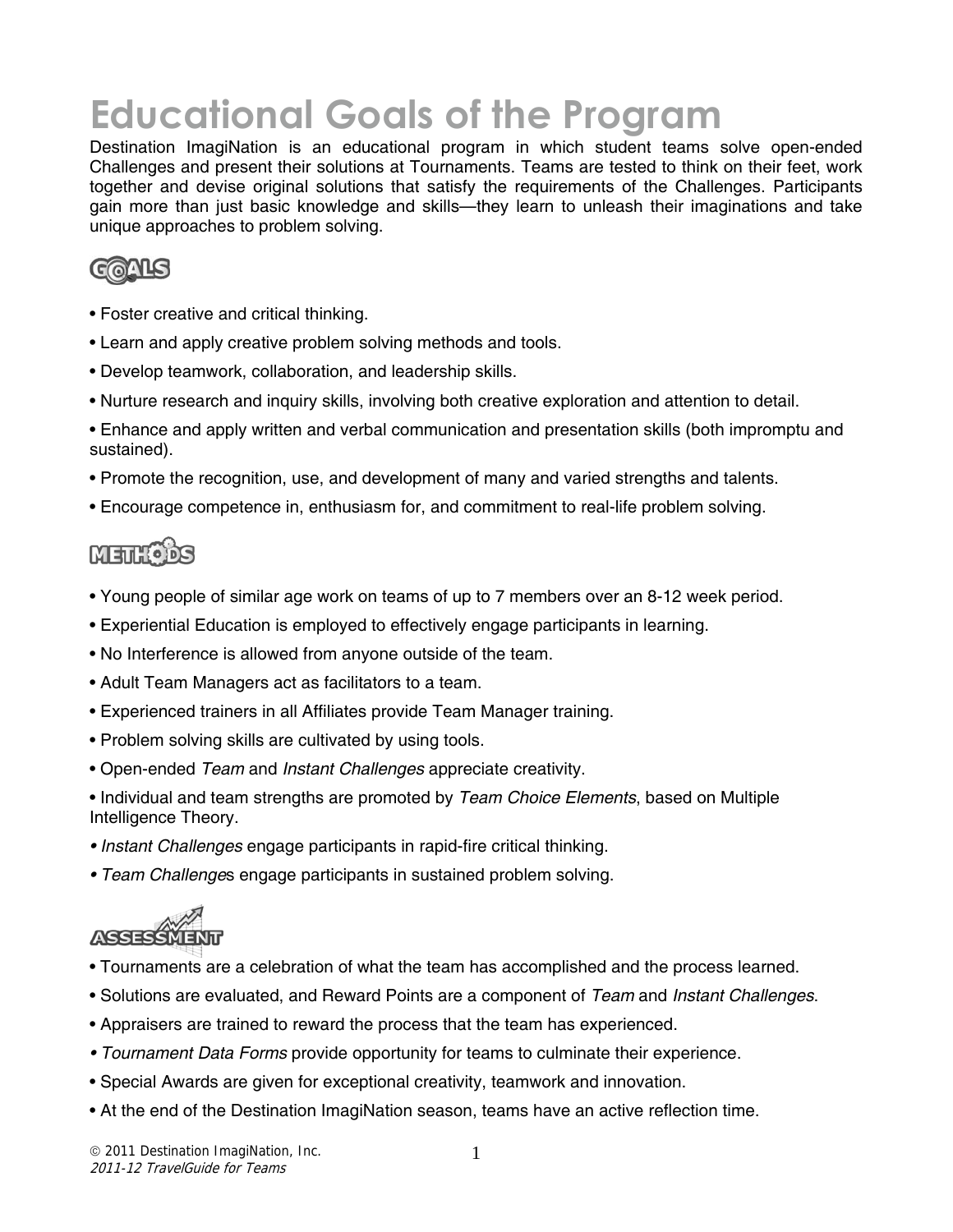## **The TravelGuide for Teams**

### **Introduction: What is a** *TravelGuide***?**

**This** *TravelGuide for Teams* **is FOR YOU!** It tells you what to expect at your Tournament. Inside this Guide you will find information that includes what will happen at your Presentation Site and tips from teams and Team Managers on how to have a great Tournament experience. We hope you have a great Tournament day!

#### **Here are the most important things to know about your Tournament:**

- 1. **The Tournament Team wants it to be a great experience for you!** EVERYBODY has worked very hard to set up your Tournament so that you can have a great day, filled with fun and creativity. Sometimes things don't go as well as we would like, but we want you to know that your Tournament Team is doing the very best job they can. Who is your Tournament Team? It's the Tournament Directors, Challenge Masters, Appraisers, your Team Managers and your parents all the people who are working together to give your team a great, creative day where you can show off your Challenge solution!
- 2. **We WANT to Award Your Team Points!** The Appraisal Teams are going to work very hard to make sure that your team receives every possible point you earn. They aren't looking for mistakes and they aren't trying to find ways to deduct points from your score. They WANT to give you and every other team lots of points, but they need to be fair to all teams, and that means they can't give you points you didn't earn.

#### **Some Terms You Should Know:**

*Team Challenge:* The *Team Challenge* has two parts (except for Challenge D: *News to Me*). The first part is the *Central Challenge* that your team has been working on for the past several months, and the second part is the *Team Choice Elements*. You will be presenting the solution to your *Team Challenge* at the Tournament. Your family and friends can watch you perform your solution.

*Central Challenge:* When you see the term *Central Challenge,* we are talking about the Challengespecific portions of the *Team Challenges*:

Challenge A - Technical: *Assembly Required* Challenge B - Science: *The Solar Stage* Challenge C – Fine Arts: *Coming Attractions* Challenge D - Improvisational: *News to Me*  Challenge E - Structural: *Hold It!*  projectOUTREACH – Service Learning: *The World Canvas*  Rising Stars!*®: Built to Last*

*Team Choice Elements: Team Choice Elements* are the two creations that your team chooses. There are two *Team Choice Elements* in all *Team Challenges* except *News to Me,* which has none. These two creations can be anything your team chooses that is not already scored in the *Central Challenge*.

Instant Challenge: At the Tournament, your team will also be asked to solve a Challenge "instantly." We call this type of Challenge "*Instant Challenge*." Your family and fans may NOT watch this part of the competition day, but one Team Manager may watch if your team decides you want your Team Manager to be in the *Instant Challenge* room.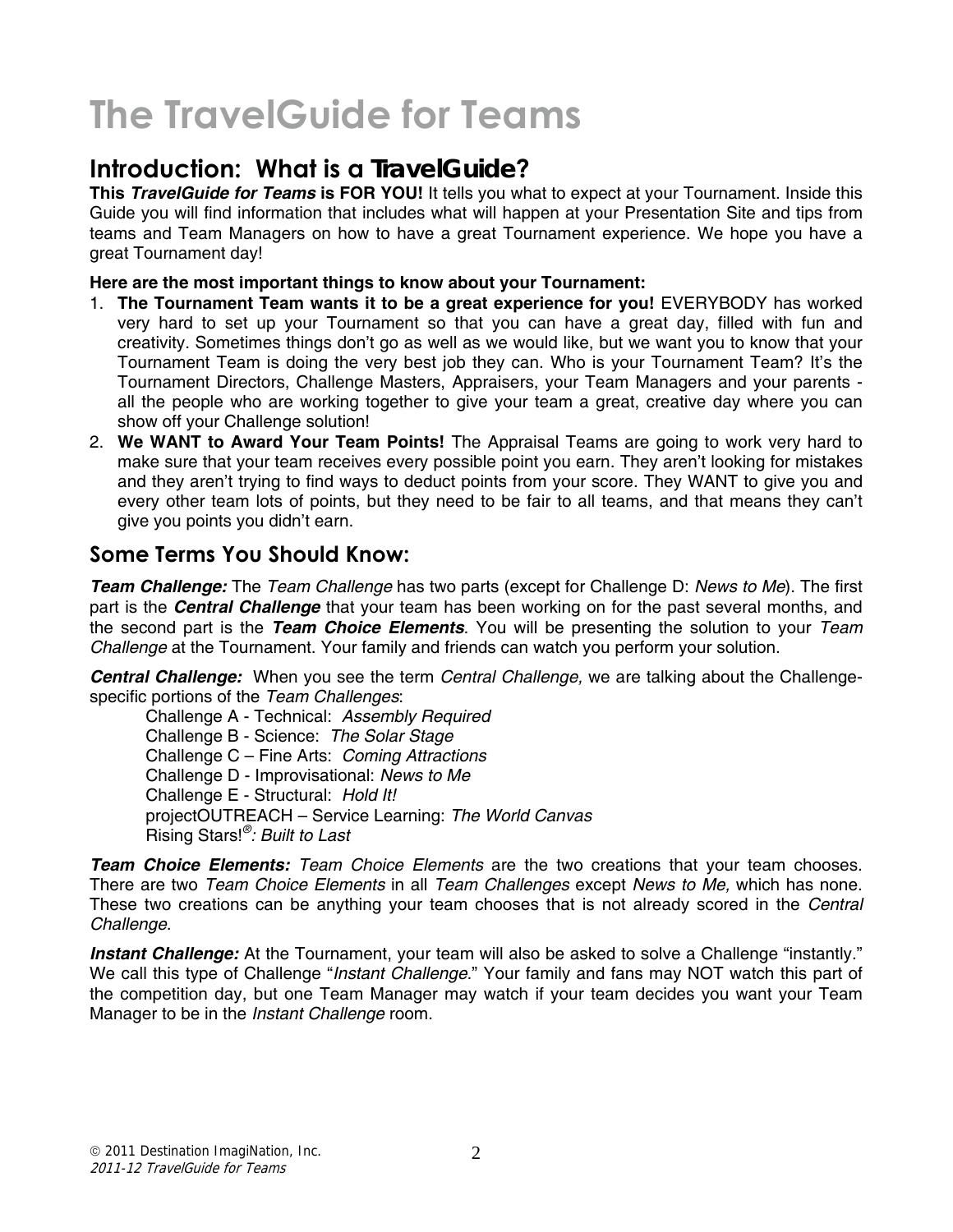## **Section 1: Who's Who at the Site**

**This is an introduction** to the teams of volunteers who will be working with you at your Tournament. Some will be Appraisers, and others will be volunteers in other roles.

**Appraiser, Appraisal Team**: An Appraiser is a volunteer who will watch your *Team Challenge* or *Instant Challenge* Presentation and award your team points for what you have created. Appraisers work in teams. Your Destination ImagiNation Appraisal Team is made up of the volunteers who will help you prepare for your Presentation, watch your Presentation, time it, and evaluate it. Some people might call this team a 'panel of judges,' but we think they are more than judges. They are a caring team of nice people who have volunteered to work together to make sure your team can present your solution in the best way possible. Each member of the Appraisal Team has a special job to do, and they have been trained to do it well.

#### **The Challenge Master**

A **Destination ImagiNation Challenge Master** is the top official for your *Team Challenge* or *Instant Challenge* at your Tournament. The Challenge Master is the person who trains the Appraisal Team, sets up and is in charge of all the Presentation Sites for that specific Challenge at the Tournament. So the Challenge Master for your *Team Challenge* or *Instant Challenge* is the top expert in your Challenge.

#### **Head Appraiser**

A **Head Appraiser** supervises the Appraisal Team for **one specific Presentation Site**. The Head Appraiser is trained by the Challenge Master. It is his/her job to make sure that the Presentation Site runs smoothly.

 For Example: If your Tournament has more than one Presentation Site for *Hold It!* the Challenge Master is in charge of **all** the *Hold It!* sites, but each site would have a Head Appraiser who makes sure that the specific site's Appraisal Team is doing its job.

Either the Head Appraiser or the Challenge Master will present your Team Representative and/or Team Manager with your *Team Challenge* Raw Scores.

#### **Appraiser**

An **Appraiser** is a person who evaluates one or more parts of your team's Presentation and may or may not award points, depending on the specific appraisal job the person is doing. There are several different appraising "roles" or jobs. Here are the main ones:

#### **The Prep Area Appraiser (All** *Team Challenge* **Sites)**

#### The **Prep Area Appraiser** will:

- 1. Greet your team and Team Manager(s)
- 2. Collect and check all required items, such as paperwork and props
- 3. Tell you all about the Presentation Site and the Appraisal Team
- 4. Answer any questions you have and take care of you until it's time for you to present your solution

#### **The** *Team Challenge* **Appraiser**

The *Team Challenge* **Appraiser** evaluates some of the required elements in your team's Challenge, including the *Team Choice Elements*. Usually there are at least three Appraisers doing this job. After your Presentation, these Appraisers will talk to your team about your Presentation. Be sure to show them and tell them about the things of which you are proudest.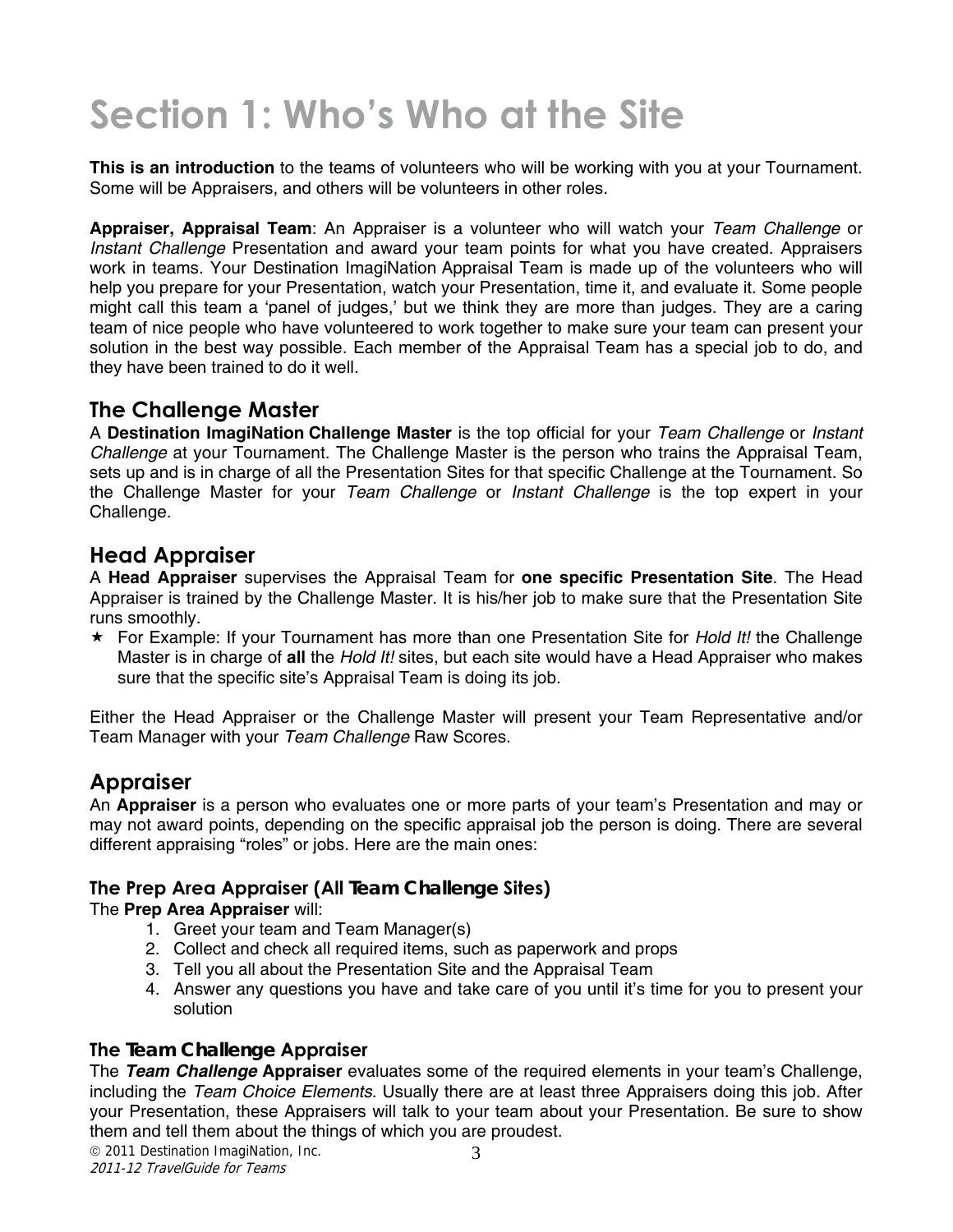#### **The** *Instant Challenge* **Appraiser**

There will be two or three *Instant Challenge* **Appraisers** for each *Instant Challenge* site. The Appraisers will score your team based on how well you solve your Challenge. *Instant Challenge* Appraisers are very friendly and they love to watch your team work on a solution.

#### *Hold It!* **Teams: The Structure Check-In Appraiser**

For the *Hold It!* Challenge, there is a special Appraiser. The **Structure Check-In Appraiser** will examine your Structure, measure it and weigh it, and make sure it is in keeping with the guidelines in the Challenge. Before your team goes to the Prep Area for *Hold It!*, you MUST have your Structure checked.

#### **Support Officials**

A **Destination ImagiNation Support Official** is a person who is part of the Appraisal Team, but who does not specifically evaluate parts of the team's Presentation. This includes the Number Cruncher, the Appraisal Team Organizer, Doorkeeper, Timekeeper, and Announcer. Sometimes these jobs are combined.

- 1. The **Number Cruncher** sorts all the score sheets after the Appraisers have marked their scores on them, then puts them in order, tallies the scores, and sends them to the Score Room where they will be checked again. Sometimes the Number Cruncher will put the scores into the Scoring Program at the Presentation Site, and sometimes the scores will be figured with a calculator, but they will always be checked to be sure they are correct.
- 2. The **Appraisal Team Organizer** is used when the scores are tallied in the Score Room at a Tournament rather than at the Presentation site. The ATO sorts all the score sheets after the Appraisers have marked their scores on them, then puts them in order and sends them to the Score Room where they will be tallied and entered into the Scoring Program.
- 3. The **Doorkeeper** is a person who makes sure that the door to your Presentation Site stays shut while your team is performing if you have a site that requires a closed door.
- 4. The **Timekeeper** is the person who times your Presentation.
- 5. The **Announcer** is the person who will introduce your team and provide you with Improvisational Elements, if your Challenge has these requirements.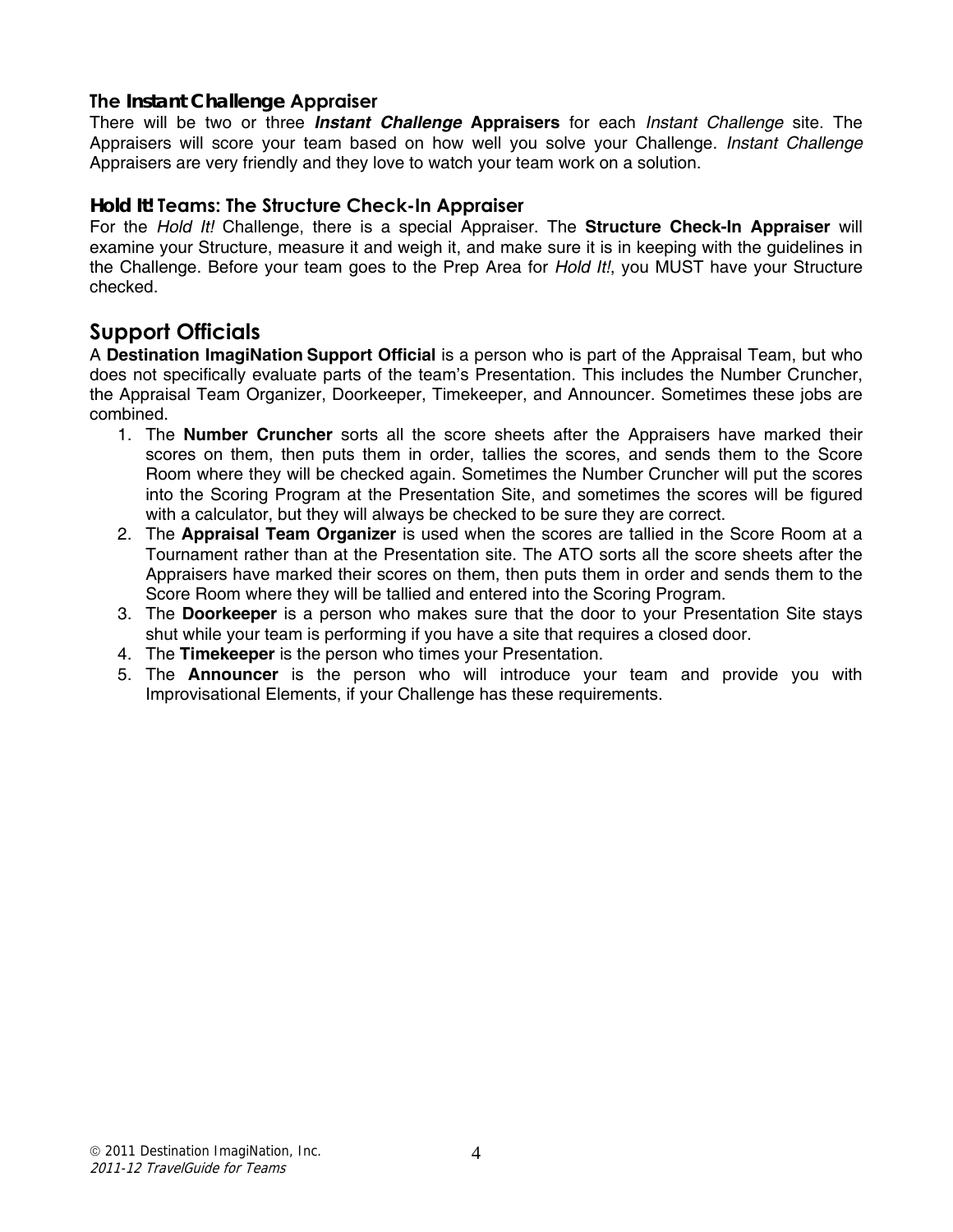## **Section 2: Site Procedures**

## *Instant Challenge*

#### *Also see "Instant Challenge Procedures" in the Rules of the Road.*

Each team will report to the *Instant Challenge* Check-In Appraiser 15 minutes prior to their scheduled *Instant Challenge* time. The team will give him/her one copy of their completed *Declaration of Independence* form, if required by the Affiliate.

- 1. The team will be escorted by an Appraiser to the *Instant Challenge* room. One adult Team Manager, preferably the Team Manager of Record, may accompany the team to the *Instant Challenge* room, but that Team Manager may not advise, signal or communicate with the team during the *Instant Challenge* competition.
	- a. Team members make the decision of whether the Team Manager will accompany the team to the *Instant Challenge* room.
	- b. Assistant Team Managers under the age of 18 may NOT accompany the team into the *Instant Challenge* competition room.
	- c. If a Team Manager manages two teams in the same *Team Challenge* and the same Level, the Team Manager cannot go into the *Instant Challenge* room at the Tournament.
- 2. Teams are allowed to bring timing devices that make no sound into the Instant Challenge room. Timing devices that beep or make a sound signifying an elapse of time may not be brought into the *Instant Challenge* room, since they may confuse the team and the Appraisers.
- 3. Before the team is presented with their *Instant Challenge*, they will be asked to repeat the solemn promise below. They may also have this presented in written form and they will sign the promise. This may take place when the team checks in at *Instant Challenge*, while they are in the Holding Area, or when they are in the competition room.

"**We promise not to talk about the** *Instant Challenge* **or what we did in our solution UNTIL AFTER GLOBAL FINALS. If we are heard or are found to have shared this Challenge with anyone, we will be disqualified from the Tournament. However, we can talk about it privately among our team and Team Manager(s**)!"

- 4. The Team Manager and any team member who chooses not to participate will be seated out of the way where they may observe the team working on its solution.
	- a. The Team Manager must turn off all electronic devices he/she may have, such as cell phones, beepers, pagers, timing devices, etc. Failure to do this may result in a deduction for Interference.
	- b. Neither the Team Manager nor any non-participating team member may speak or motion in any way to the team or it will be considered Interference, and a deduction may be assessed.
	- c. The Team manager may not take notes, videotape, or record the team during their *Instant Challenge*.
- 5. An Official will read:

**"Welcome to the Instant Challenge portion of our Tournament! Anything is possible here, and you will have the opportunity to use the creative problem solving tools you have learned. For every team who is competing in your** *Team Challenge* **at your competition Level, we will be presenting this** *Instant Challenge* **today."** 

6. The *Instant Challenge* will then be presented to the team. Each team in a given *Team Challenge* and competition Level will be given the same *Instant Challenge* by the same Appraisers.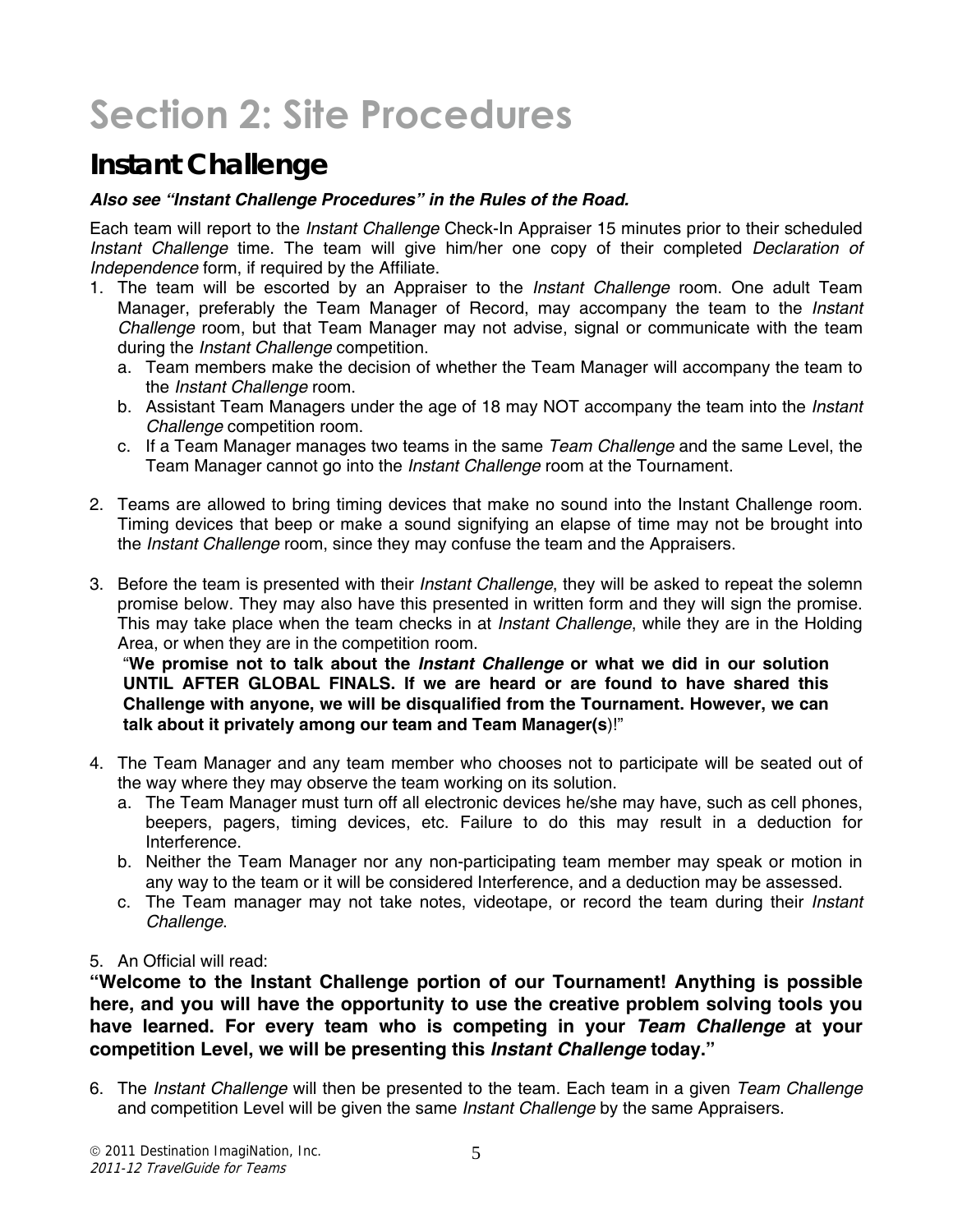- a. If the Challenge is Task-Based, unless otherwise stated, taped or marked areas may not be altered in any way.
- b. If the Appraisers feel that the team is working under an obvious misconception, they will attempt to clarify the Challenge without adding to the solution.
- 7. If a team member has a question about the *Instant Challenge*, he or she is welcome to ask it, but this is done after time has begun. There is NOT a period of time set aside specifically for questions.
- 8. When the team has finished its *Instant Challenge*, an Appraiser will escort the team out of the *Instant Challenge* area. Scores for the *Instant Challenge* will not be revealed until after the Closing Ceremony. *Instant Challenge* score sheets are NOT returned to the teams.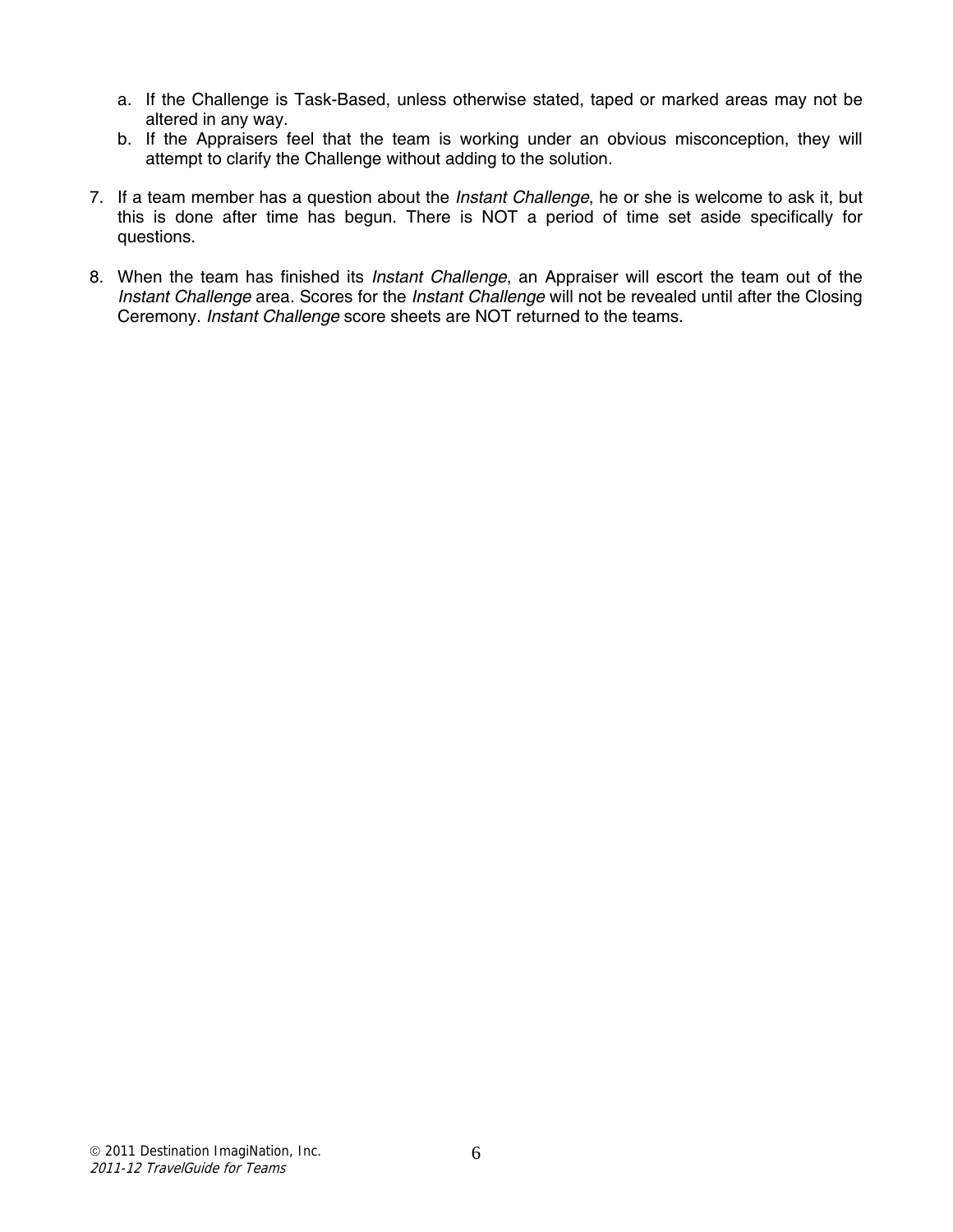## **Site Procedure: Challenge A:** *Assembly Required*

#### *When does a team report to the Prep Area and what happens there?*

All team members, the Team Managers, props, costumes, required paperwork and any other items used in their Presentation should report to the Prep Area at least 20 minutes before their scheduled Presentation time. At most Tournaments, the Prep Area is very near the Presentation Site. Once there, the Prep Area Appraiser will greet the team and accept the team's paperwork.

**The team's paperwork includes one copy of the** *Declaration of Independence***, one copy of the**  *Expense Report***, and five copies of the team-completed** *Tournament Data Forms***.** *Tournament Data Forms* are only informational. They are not scored and are used only to help the Appraisers as they look at Challenge requirements. If an element that fulfills a Challenge requirement occurs, even if it does not happen in the exact way it is described on the *Tournament Data Form*, it will receive a score. In addition, the team should bring five copies of any Team Clarifications they have received.

Using the Prep Area Checklist, the Prep Area Appraiser will verify that all required Challenge elements are present, inspect props for safety, and make sure all performing team members are wearing required foot coverings. The Prep Area Appraiser will answer the team's questions and explain to the team and the Team Manager(s) when and where the team's Raw Scores may be picked up after the Presentation. The Prep Area Appraiser will distribute the team's paperwork to the appropriate Appraisers.

The team will then move to the **Launch Area**, a 'holding area' immediately adjacent to the Presentation Site, to wait for its Presentation time. After the team has moved to the Launch Area, the Team Managers and any non-performing team members will be directed to leave the Prep Area and be shown to designated seats.

#### *When does the Presentation begin?*

When all is ready, the Prep Area Appraiser will direct the team's attention to the Timekeeper/Announcer. The Timekeeper/Announcer will introduce the team to the audience and ask both the team and the Appraisers if they are ready. When all are ready, the Timekeeper/Announcer will say, "You may BEGIN." From that point, the team will have **eight minutes** to complete site set-up and the Presentation.

#### *When does the Presentation end, and what happens then?*

The Presentation will stop when the **eight-minute** time period ends, or at a signal from the team, or when any team member calls "Time," whichever comes first. Any non-performing team members should join the group at this time. The team members should take center stage and take a bow to the applauding audience! After this celebration, the Appraisers will discuss the team's solution with all team members, ask questions, and possibly ask for demonstrations.

An Official will tell the team when it is time to remove all items from the Presentation Site. Anyone may help the team remove its items quickly and help the team clean up the site. It is the team's responsibility to bring clean-up materials. The Presentation Site must be left clean and dry for the next team.

#### *When does the team receive its Raw Scores?*

Approximately 30 minutes after the team's Presentation, the Head Appraiser or Challenge Master will have the Raw Scores available. Please be aware that this time period may vary at Tournaments, depending on Score Room procedures. If your team has timing concerns contact your Tournament Director before the Tournament to find out the Score Room procedure and predicted time for receiving scores at the Tournament. One team member and one Team Manager may approach the Head Appraiser and ask for the scores. The Head Appraiser will review the *Team Challenge* Raw Scores and any deductions with the team representative and the Team Manager. The team representative will then return to the team to share the scores with the other team members. The team has 30 minutes to return to the Head Appraiser or Challenge Master with any questions or concerns. For a complete explanation of the Scoring and Appeals process, see the *Rules of the Road.*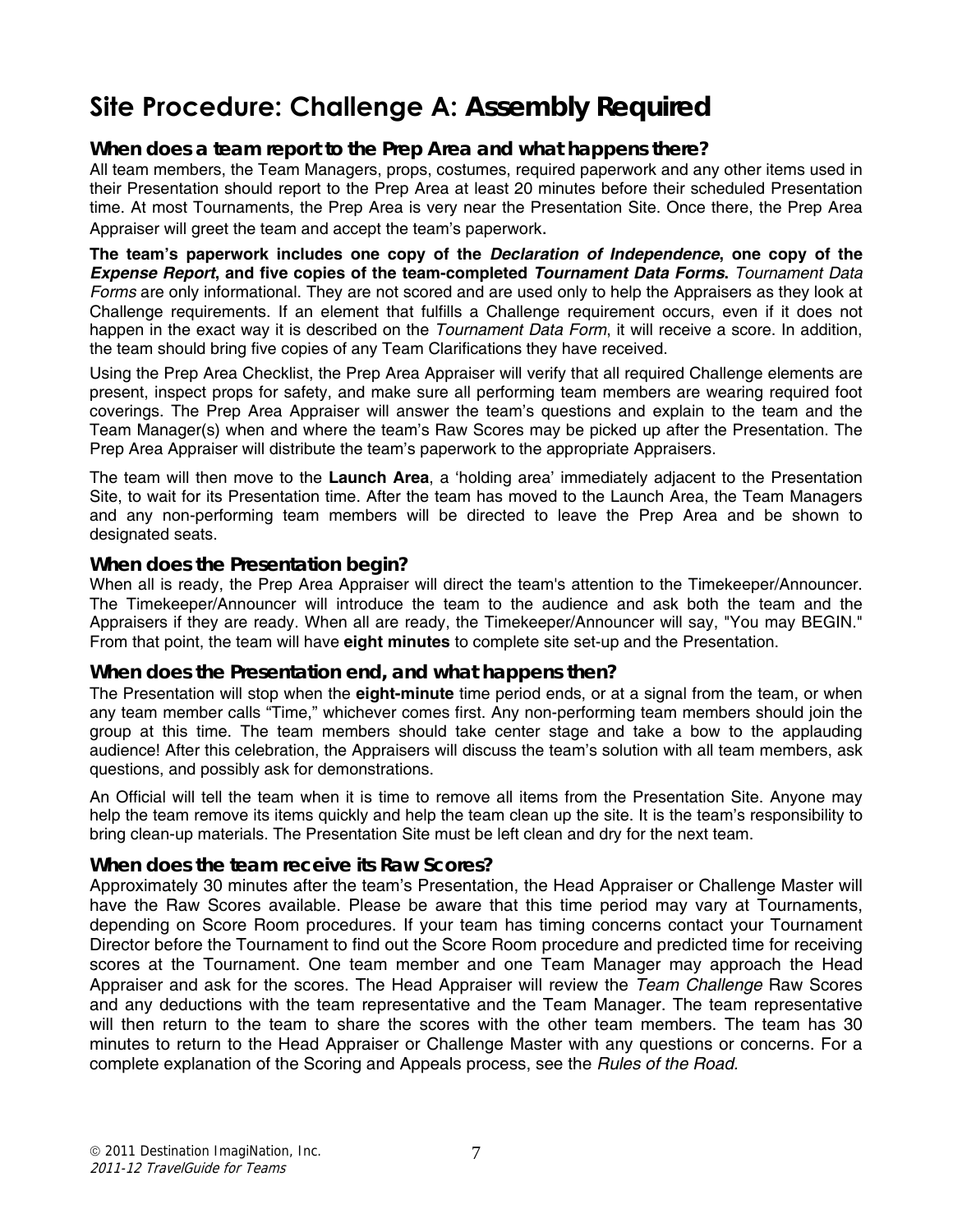## **Site Procedure: Challenge B:** *The Solar Stage*

#### *When does a team report to the Prep Area and what happens there?*

All team members, the Team Manager(s), props, costumes, required paperwork and any other items used in their Presentation should report to the Prep Area at least 20 minutes before their scheduled Presentation time. At most Tournaments, the Prep Area is very near the Presentation Site. Once there, the Prep Area Appraiser will greet the team and accept the team's paperwork.

**The team's paperwork includes one copy of the** *Declaration of Independence***, one copy of the**  *Expense Report***, and five copies of the team-completed** *Tournament Data Forms***.** *Tournament Data Forms* are only informational. They are not scored and are used only to help the Appraisers as they look at Challenge requirements. If an element that fulfills a Challenge requirement occurs, even if it does not happen in the exact way it is described on the *Tournament Data Form*, it will receive a score. In addition, the team should bring five copies of any Team Clarifications they have received.

Using the Prep Area Checklist, the Prep Area Appraiser will verify that all required Challenge elements are present, inspect props for safety, and make sure all performing team members are wearing required foot coverings. The Prep Area Appraiser will answer the team's questions and explain to the team and the Team Manager(s) when and where the team's Raw Scores may be picked up after the Presentation. The Prep Area Appraiser will verify what the team's signal will be for the Tournament official to turn off or dim the Tournament Lights. For sites where the lights cannot be turned off or dimmed, the Prep Area Appraiser will verify what the team's signal will be to start its Theatrical Lighting. This must be done because it lets the Appraisers know when the Theatrical Lighting will begin, even if the lighting is not dimmed. The Prep Area Appraiser will ask the team how much electrical power is used by the team's Theatrical Lighting and record this information on the Prep Area Check List. The team will be advised if there is not enough electrical power available for its Theatrical Lighting so it can decide how to adjust for it. The Prep Area Appraiser will distribute the team's paperwork to the appropriate Appraisers.

The team will then move to the **Launch Area**, a 'holding area' immediately adjacent to the Presentation Site, to wait for its Presentation time. After the team has moved to the Launch Area, the Team Manager(s) and any non-performing team members will be directed to leave the Prep Area and be shown to designated seats.

#### *When does the Presentation begin?*

When all is ready, the Prep Area Appraiser will direct the team's attention to the Timekeeper/Announcer. The Timekeeper/Announcer will introduce the team to the audience, inform the audience that flash photography is not allowed, and ask both the team and the Appraisers if they are ready. The Timekeeper/Announcer will say, "You may BEGIN." From that point, the team will have **eight minutes** to complete site set-up and the Presentation. At some point in the team's Presentation, the team will signal a Tournament Official to turn off or dim the Tournament Lighting or signal that its Theatrical Lighting is beginning. From this point until the end of the Presentation, the team will provide its Theatrical Lighting to enhance the Presentation.

#### *When does the Presentation end, and what happens then?*

The Presentation will stop when the **eight-minute** time period ends, or when the team signals it has finished its Presentation. The Tournament Lighting will be turned back on (if it was turned off or dimmed) and any non-performing team members should join the group at this time. The team members should take center stage and take a bow to the applauding audience! After this celebration, the Appraisers will discuss the team's solution with all team members, ask questions, and possibly ask for demonstrations.

An Official will tell the team when it is time to remove all items from the Presentation Site. Anyone may help the team remove its items quickly and help the team clean up the site. It is the team's responsibility to bring clean-up materials. The Presentation Site must be left clean and dry for the next team.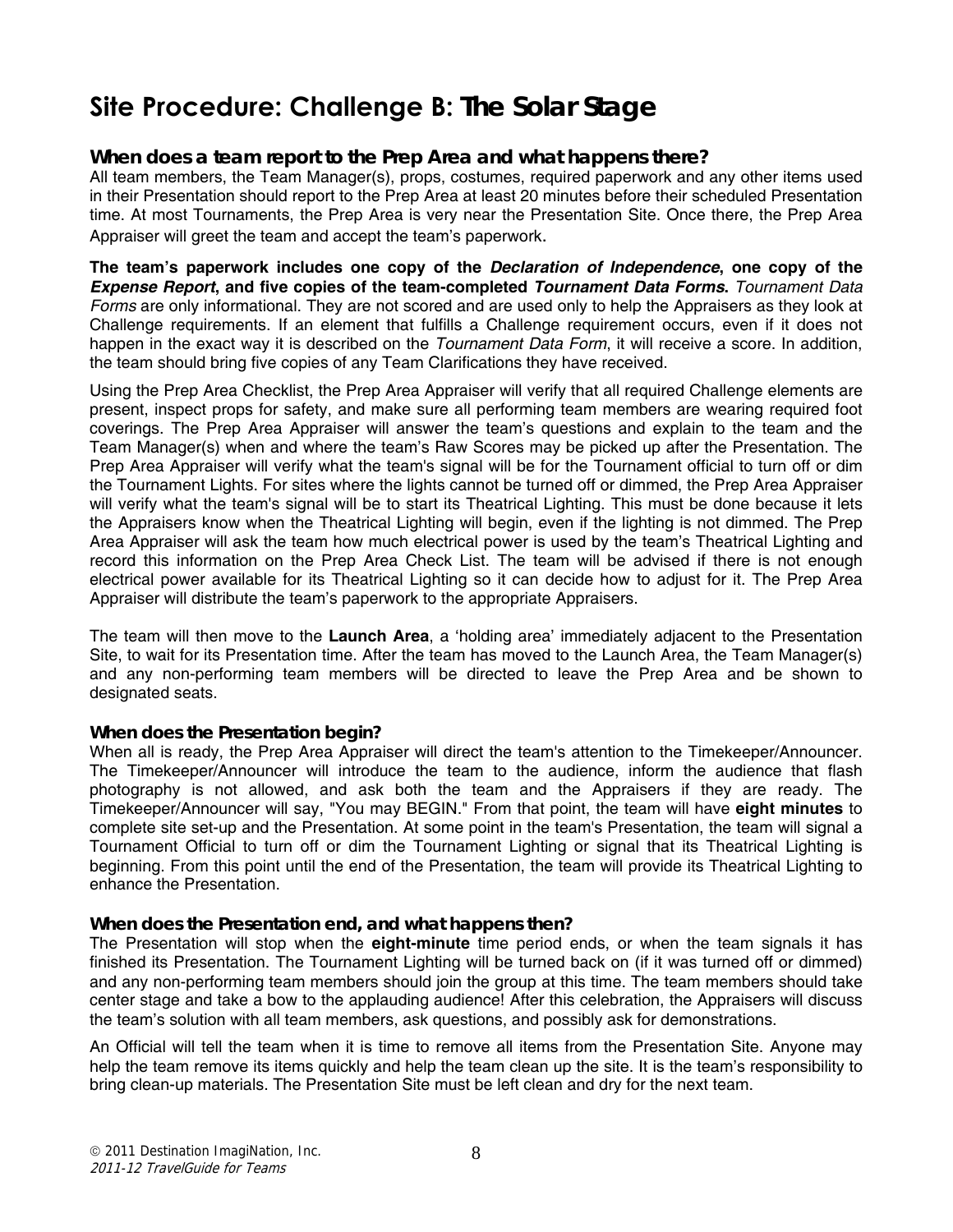#### *When does the team receive its Raw Scores?*

Approximately 30 minutes after their Presentation, the Head Appraiser or Challenge Master will have the team's Raw Scores available. This time period may vary at Tournaments depending on Score Room procedures. One team member and one Team Manager may approach the Head Appraiser and ask for the scores. The Head Appraiser will review the *Team Challenge* Raw Scores and any deductions with the team representative and the Team Manager. The team representative will then return to the team to share the scores with the other team members. The team has 30 minutes to return to the Head Appraiser or Challenge Master with any questions or concerns. For a complete explanation of the Scoring and Appeals process, see the *Rules of the Road.*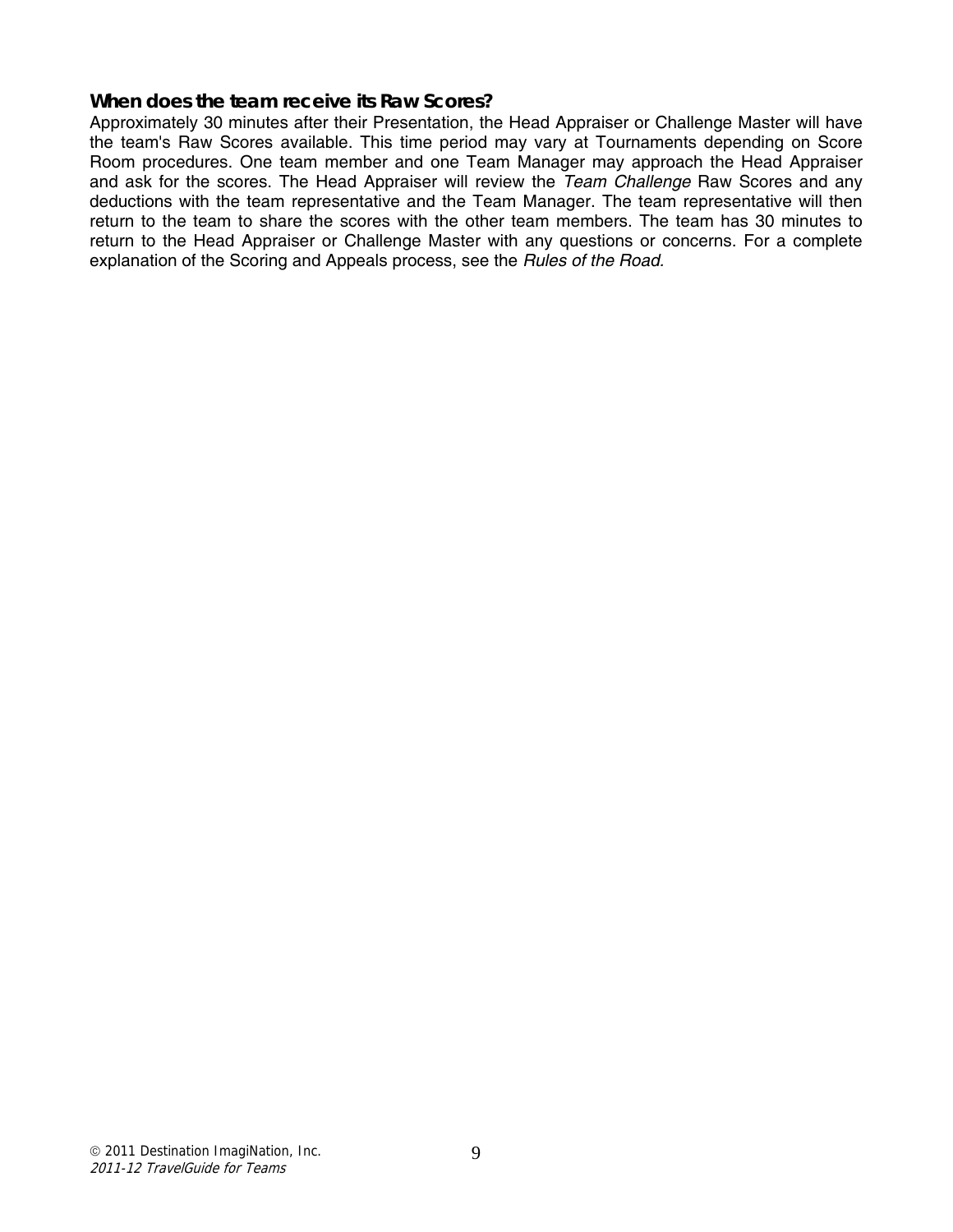## **Site Procedure: Challenge C:** *Coming Attractions*

#### *When does a team report to the Prep Area and what happens there?*

All team members, the Team Manager(s), props, costumes, required paperwork and any other items used in their Presentation should report to the Prep Area at least 20 minutes before their scheduled Presentation time. At most Tournaments, the Prep Area is very near the Presentation Site. Once there, the Prep Area Appraiser will greet the team and accept the team's paperwork.

**The team's paperwork includes one copy of the** *Declaration of Independence***, one copy of the**  *Expense Report***, and five copies of the team-completed** *Tournament Data Forms***.** *Tournament Data Forms* are only informational. They are not scored and are used only to help the Appraisers as they look at Challenge requirements. If an element that fulfills a Challenge requirement occurs, even if it does not happen in the exact way it is described on the *Tournament Data Form*, it will receive a score. In addition, the team should bring five copies of any Team Clarifications they have received.

Using the Prep Area Checklist, the Prep Area Appraiser will verify that all required Challenge elements are present, inspect props for safety, and make sure required foot coverings are on all team members. The Prep Area Appraiser will answer the team's questions and explain to the team and the Team Manager(s) when and where the team's Raw Scores may be obtained after the Presentation. He or she will distribute the team's paperwork to the appropriate Appraisers.

The team will then move to the **Launch Area**, a 'holding area' immediately adjacent to the Presentation Site, to wait for their setup and Presentation time. After the team has moved to the Launch Area, the Team Manager(s) and any non-performing team members will be directed to leave the Prep Area and be shown to designated seats.

#### *When does the Setup time begin and when does the Presentation begin?*

When all is ready, the Prep Area Appraiser will direct the team's attention to the Timekeeper/Announcer. The Timekeeper/Announcer will introduce the team to the audience and ask both the team and the Appraisers if they are ready. When all are ready, the Timekeeper/Announcer will then say, "Your one-minute Setup Time begins NOW." From that point, the team will have **one minute of Setup time** to prepare for their Presentation. During the Setup Time, if a team member directly asks the Timekeeper/Announcer if they can start or how much time is left, the Timekeeper/Announcer will respond by saying: "You have \_\_\_ seconds left in your Setup time. I'll announce when it is over." After one minute has passed, the Timekeeper/Announcer will announce "Your Setup time is over. Your Presentation time begins now." At this point, the team will have **four minutes for their Presentation**. Even if the team finishes setting up early, their Presentation time will not begin until the Timekeeper/Announcer announces that the Setup Time is over and the Presentation time has begun. The team does not have to return to the Launch Area between the Setup time and the Presentation time. Anything that happens after the four-minute Presentation time has begun will be considered part of the team's Movie Trailer.

#### *When does the Presentation end, and what happens then?*

The Presentation will stop when the **four-minute** time period ends, or at a signal from the team, whichever comes first. Any non-performing team members should join the group at this time. The team members should take center stage and take a bow to the applauding audience! After this celebration, the Appraisers will discuss the team's solution with all team members, ask questions, and possibly ask for demonstrations.

An Official will tell the team when it is time to remove all items from the Presentation Site. Anyone may help the team remove its items quickly and help the team clean up the site. It is the team's responsibility to bring clean-up materials. The Presentation Site must be left clean and dry for the next team.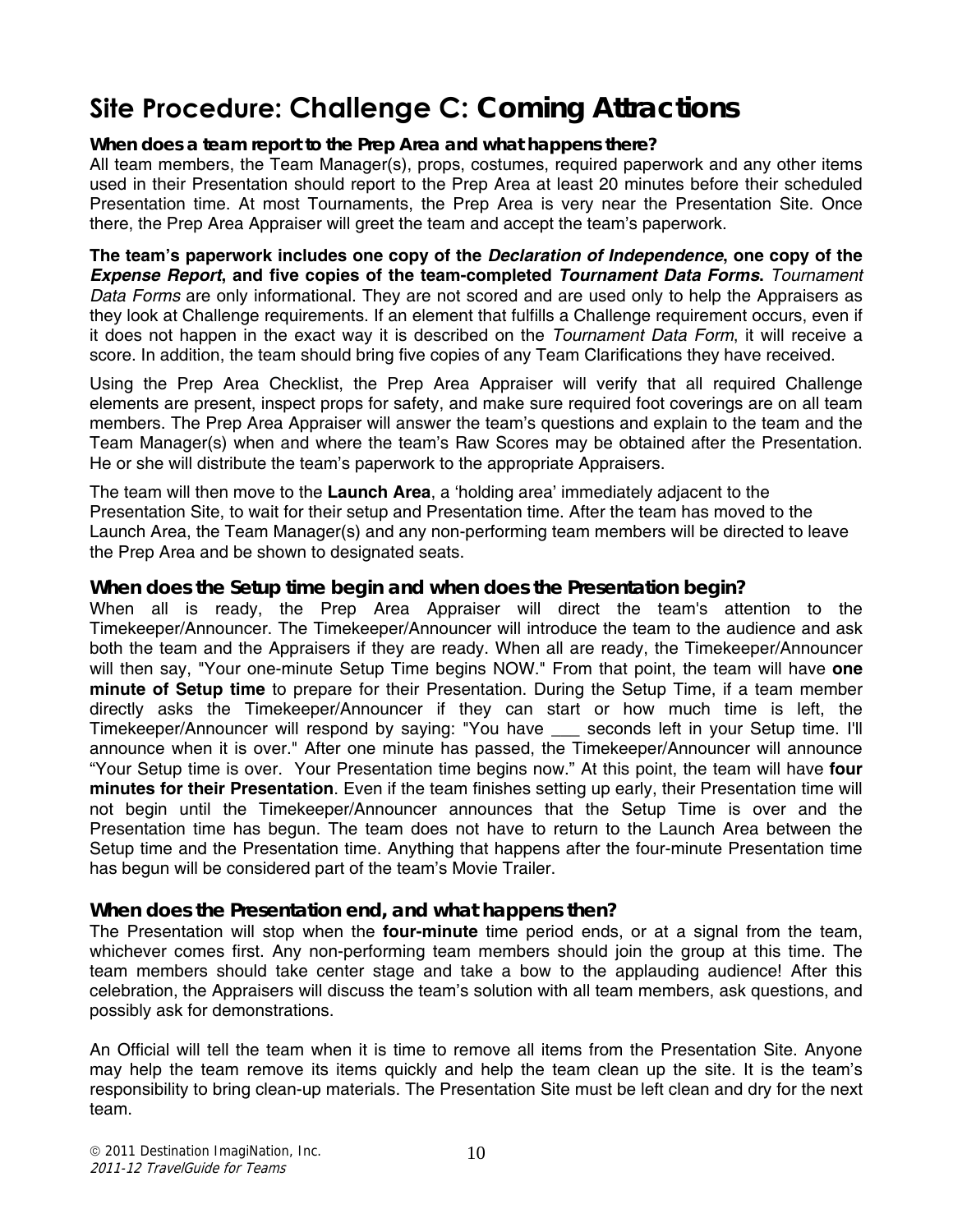#### *When does the team receive their Raw Scores?*

Approximately 30 minutes after their Presentation, the Head Appraiser or Challenge Master will have the team's Raw Scores available. This time period may vary at Tournaments depending on Score Room procedures. One team member and one Team Manager may approach the Head Appraiser and ask for the scores. The Head Appraiser will review the *Team Challenge* Raw Scores and any deductions with the team representative and the Team Manager. The team representative then returns to the team to share the scores with them. The team has 30 minutes to return to the Head Appraiser or Challenge Master with any questions or concerns. For a complete explanation of the Scoring and Appeals process, see the *Rules of the Road.*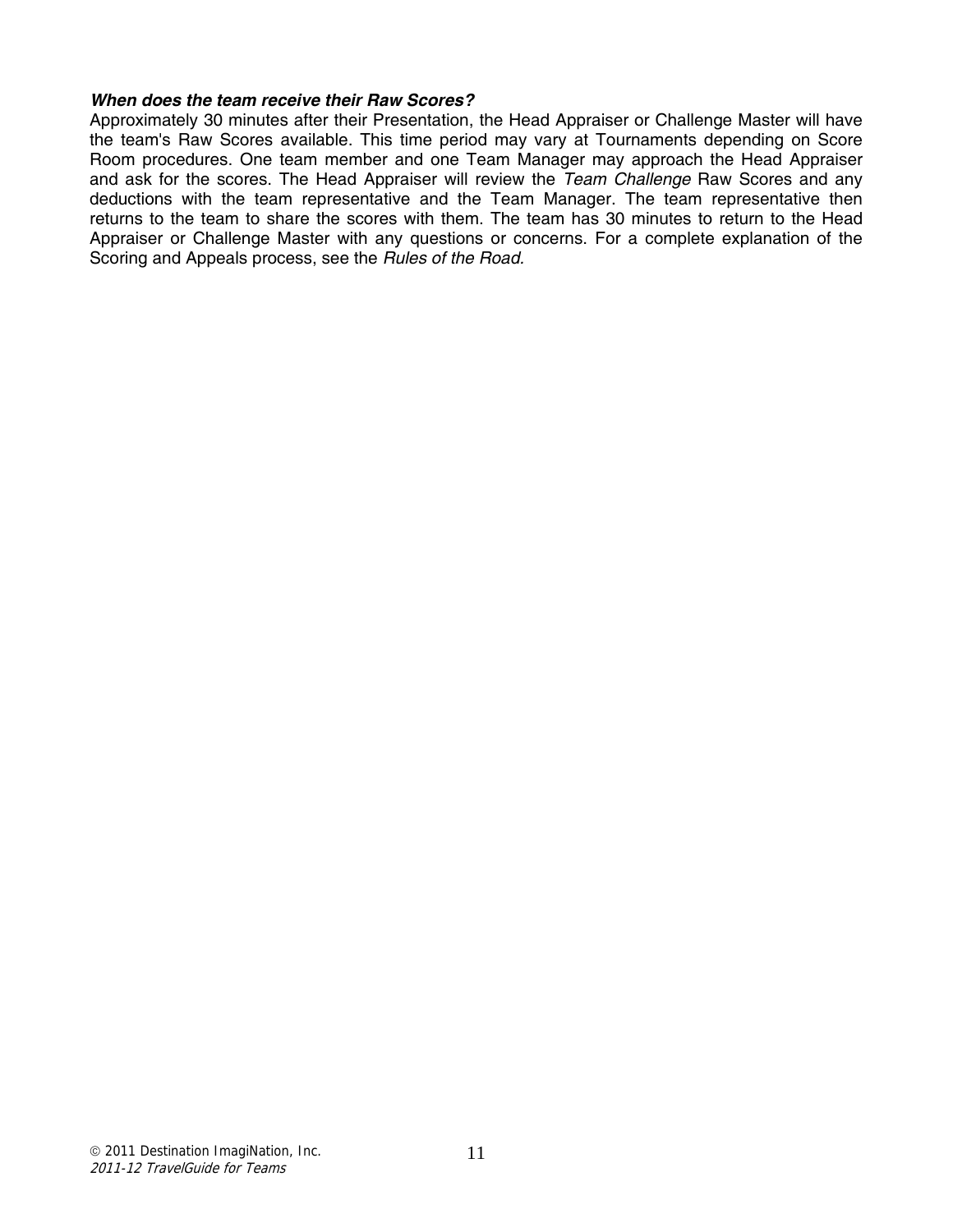### **Site Procedure: Challenge D:** *News to Me*

#### *When does a team report to the Prep Area and what happens there?*

All team members, the Team Manager(s), along with research notes (if any), 6 copies of the 6 Team-Provided News Stories, required paperwork, and Team Identification Sign should arrive at the Prep Area for check-in twenty minutes before their scheduled Preparation time. Once there, the Prep Area Appraiser will greet the team, accept the team's paperwork and check to see if the team has all the items needed.

**The team's paperwork includes one (1) copy of the** *Declaration of Independence* **and five (5) copies of the** *Tournament Data Form.* **In addition, the team should have any Team Clarifications they have received.** The Prep Area Appraiser will make sure required foot coverings are on all team members and will explain to the team and the Team Manager(s) when and where the team's Raw Scores may be obtained after the Presentation. Additionally, the Team Manager(s) will be told where the designated seating for them and non-performing team members is located at the Presentation Site.

#### *Selection of Improv Elements*

The team will first have their paperwork and Team-Provided News Stories checked in to make sure all are in compliance. The Prep Area Appraiser will then conduct the selection process to determine the team's Improv Elements, the Team-Provided News Story and Tournament-Supplied News Story. The Prep Area Appraiser will ask a team member to select 3 Tournament-supplied pieces of paper. The team member must hand the selected pieces of paper to the Prep Area Appraiser without looking at any of the selections.

The first selection will be from a container labeled Team-Provided News Stories. The number on the Tournament-supplied piece of paper corresponds to the number on the Team's *Tournament Data Form*. The second selection will be from a container labeled Tournament-Supplied News Stories. The third selection will be from a container labeled One-Minute Glitch (OMG).

The Prep Area Appraiser will highlight the Team-Provided News Story selected on the team's *Tournament Data Forms* and paper clip the team's selected Tournament-Supplied News Story and number that corresponds to the One-Minute Glitch (OMG) card without revealing any of the selections to the team.

After the selection process is completed, the team and Team Manager(s) will stay in the Prep Area. The team will wait quietly until the Timekeeper/Announcer escorts the team to the Presentation Site to begin the Preparation time. At this time the Team Manager(s) will say good-bye to their team and take their designated seat(s). If there are any non-performing team members, they will be seated with the Team Manager(s) after the end of the One-Minute Glitch discussion time.

#### *Preparation Time Begins*

The Timekeeper/Announcer will introduce the team to the audience in the center stage of the Performance Area. The Timekeeper/Announcer will then announce the team's selected Team-Provided News Story and Tournament-Supplied News Story that they must integrate into their Skit. The Timekeeper/ Announcer will then signal the team to begin their four-minute Preparation time. During the Preparation time, the team may use any part of the Performance Area.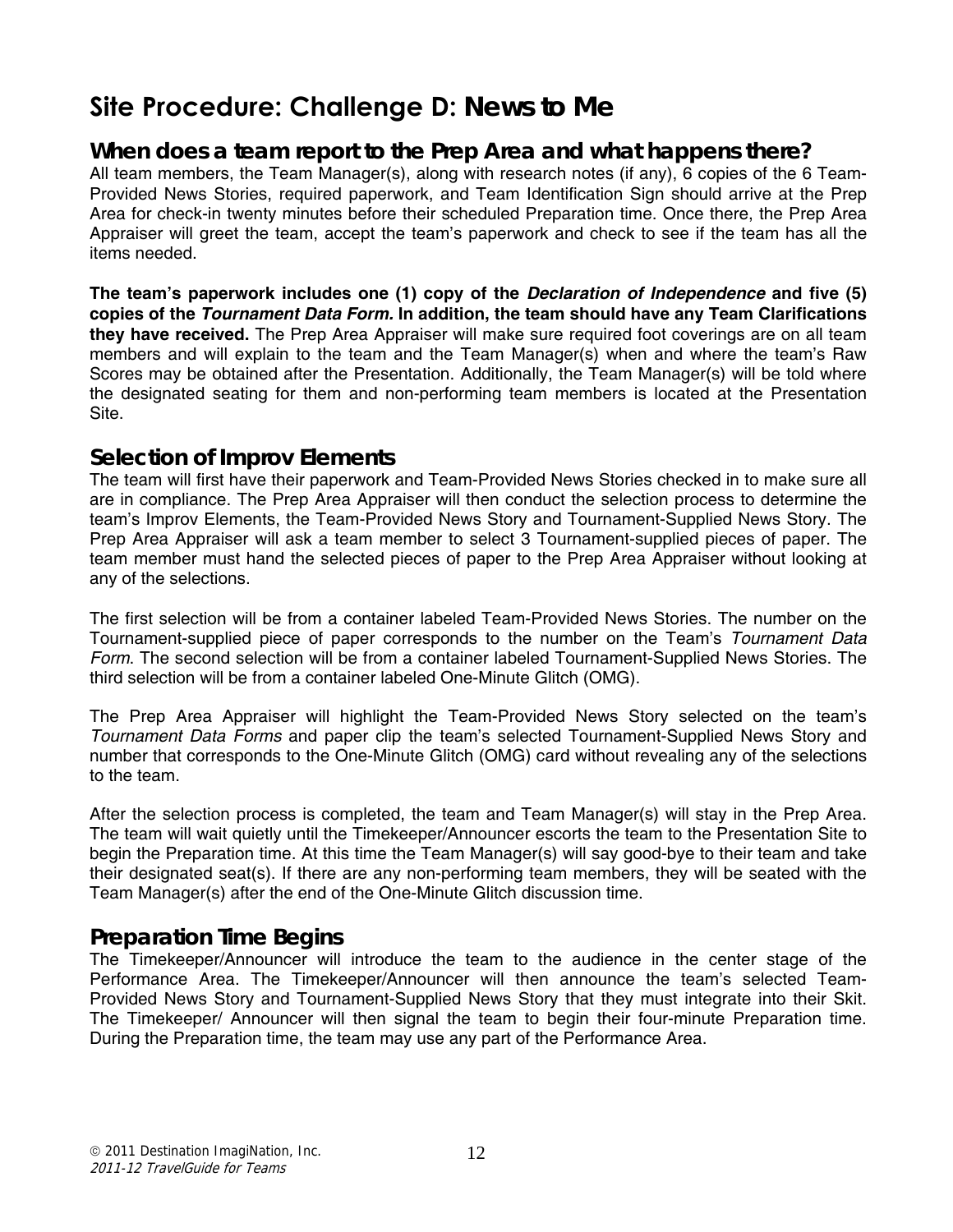#### *Preparation Time Ends*

At the end of the four-minute Preparation Time, the Timekeeper/Announcer will say "Stop." If the team signals that they are ready to end before the four-minute Preparation Time is over, the Timekeeper/Announcer will ask the team to confirm they are ready. If the team left the Performance Area during the Preparation Time, the team must return to the Performance Area when Preparation time ends.

At the end of the four-minute Preparation Time or when the team signals they are ready, the Timekeeper/Announcer will read aloud the One-Minute Glitch. Team members will have exactly one minute to discuss how they will integrate the One-Minute Glitch into their Skit. If the team signals to the Timekeeper/Announcer prior to the end of the one minute that the team is ready to begin their Skit, the Timekeeper/Announcer will ask the team to confirm they are ready. The Timekeeper Announcer will announce the One-Minute Glitch, and will say "Begin." At this time, the Timekeeper/Announcer will hand the team the One-Minute Glitch card.

After the One-Minute Glitch discussion time, the Timekeeper/Announcer will say "Stop" and ask the team to go to the designated Start Area. The Timekeeper/Announcer will collect the team's News Stories and the copy of the Challenge, if the team has one.

#### *When does the Presentation begin***?**

The Timekeeper will ask the team and the Appraisers if they are ready. The Timekeeper/Announcer will then say **"Begin"** to signal the start of the five-minute Presentation. From that point, the team will have up to five minutes to perform their improvisational Skit. Once the Presentation time begins, the Start Area may be used as part of the Performance Area.

#### *When does the Presentation end, and what happens then?*

The Presentation will end at a signal from the team, or with the Timekeeper/Announcer saying "Time," at the end of the five-minute time period, whichever comes first. Any non-performing team members should rejoin the group at this time. The team members should take center stage and take a bow to the applauding audience! After this celebration, the Appraisers will discuss the team's solution with all team members, ask questions, and possibly ask for demonstrations.

#### *When does the team receive their Raw Scores?*

Approximately 30 minutes after their Presentation, the Head Appraiser or Challenge Master will have the team's Raw Scores available. This time period may vary at Tournaments depending on Score Room procedures. One team member and one Team Manager may approach the Head Appraiser and ask for the scores. The Head Appraiser will review the *Team Challenge* Raw Scores and any deductions with the team representative and the Team Manager. The team representative then returns to the team to share the scores with them. The team has 30 minutes to return to the Head Appraiser or Challenge Master with any questions or concerns. For a complete explanation of the Scoring and Appeals process, see the *Rules of the Road.*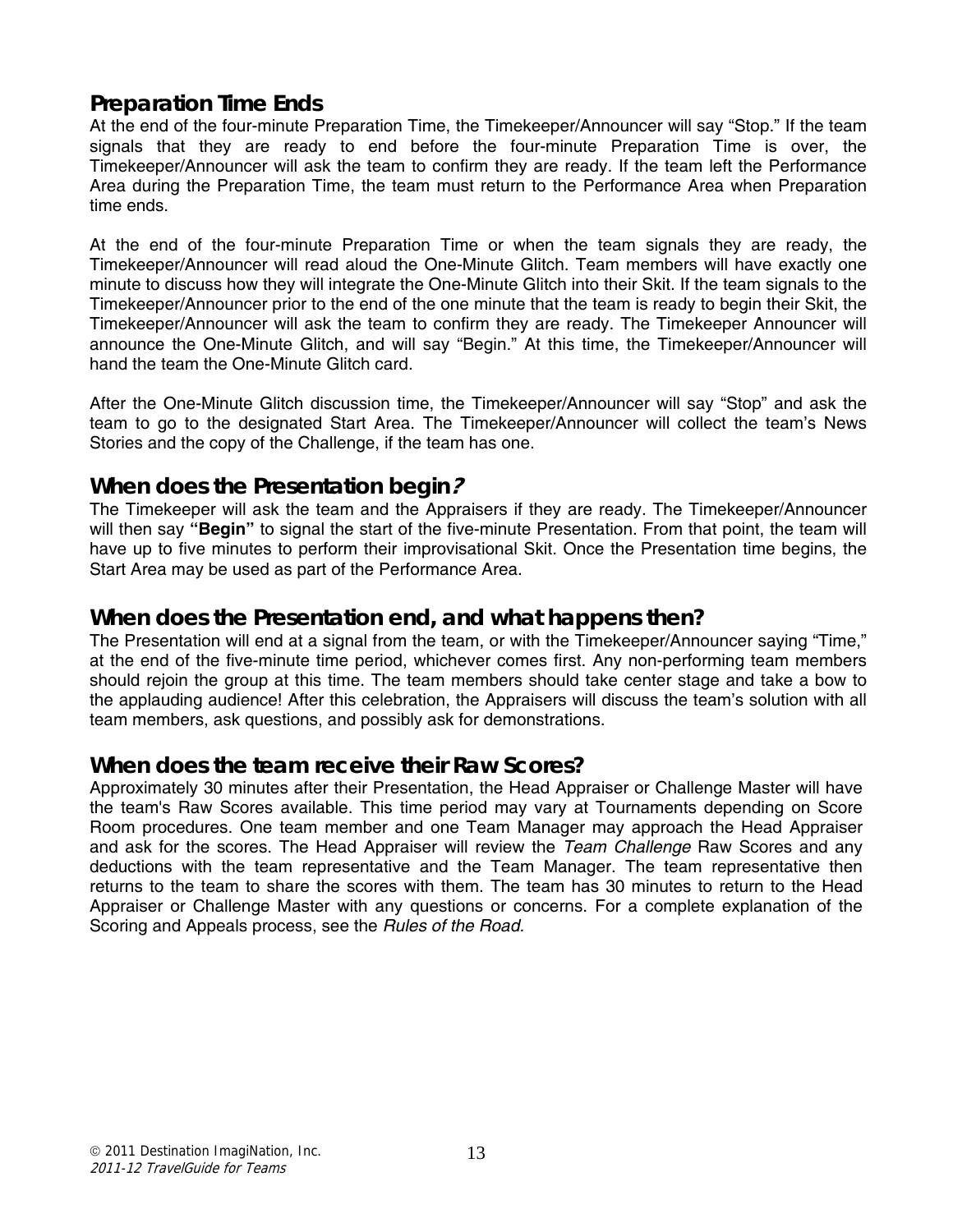## **Site Procedure: Challenge E:** *Hold It!*

#### *What's first on Tournament day at Hold It!?*

At least one team member should arrive at the Structure Check-In Area at the time designated by the Tournament Director (or at least one hour prior to Presentation time). Bring the Structure and a completed copy of page 2 of the *Tournament Data Form*. Appraisers will assess the specifications of the Structure.

Appraisers will make every effort, within reasonable time constraints, to allow teams to bring the Structure into compliance, should this be necessary. When the Structure Check-In procedure is complete, the Structure will remain in a designated place in the Check-In Area until approximately 20 minutes before the team's scheduled Presentation Time.

#### *When does a team report to the Prep Area and what happens there?*

All team members and their Team Manager(s) should bring their Golf Ball Delivery Device , props, costumes, required paperwork and any other items used in their Presentation to the Prep Area at least 20 minutes before their scheduled Presentation time. At most Tournaments, the Prep Area is very near the Presentation Site. Once there, the Prep Area Appraiser will greet the team, accept the team's paperwork and have the team retrieve their Structure from the designated place in the Structure Check-in Area.

**The team's paperwork includes one copy of the** *Declaration of Independence***, one copy of the**  *Expense Report***, and five copies of the team-completed** *Tournament Data Forms***.** *Tournament Data Forms* are only informational. They are not scored and are used only to help the Appraisers as they look at Challenge requirements. If an element that fulfills a Challenge requirement occurs, even if it does not happen in the exact way it is described on the *Tournament Data Form*, it will receive a score. In addition, the team should bring five copies of any Team Clarifications they have received.

Using the Prep Area Checklist, the Prep Area Appraiser will verify that all required Challenge elements are present. The Prep Area Appraiser will verify all safety concerns: the team has safety goggles, all team members are wearing foot coverings (as required in the *Rules of the Road),* and that anyone placing weights on the Structure Tester has closed-toed shoes (as required in the Challenge). The Prep Area Appraiser will answer the team's questions and explain to the team and the Team Manager(s) when and where the Team Manager and a team representative may obtain the team's Raw Scores after the Presentation. The Structure Check-In Form will be removed from the Structure container at the Prep Area Appraiser's request. He/She will distribute the team's paperwork to the appropriate Appraisers. .

The team will then move to the **Launch Area**, a "holding area" immediately adjacent to the Presentation Site, to wait for its Presentation time. After the team has moved to the Launch Area, the Team Manager(s) and any non-performing team members will be directed to leave the Prep Area and be shown to designated seats.

#### *When does the Presentation begin?*

When all is ready, the Prep Area Appraiser will direct the team's attention to the Timekeeper/Announcer. The Timekeeper/Announcer will introduce the team to the audience and ask both the team and the Appraisers if they are ready. When the team and the Appraisers indicate that they are ready, the Timekeeper/Announcer will then say, "You may BEGIN." From that point, the team will have **eight minutes** to complete their site set-up and Presentation including the Structure testing.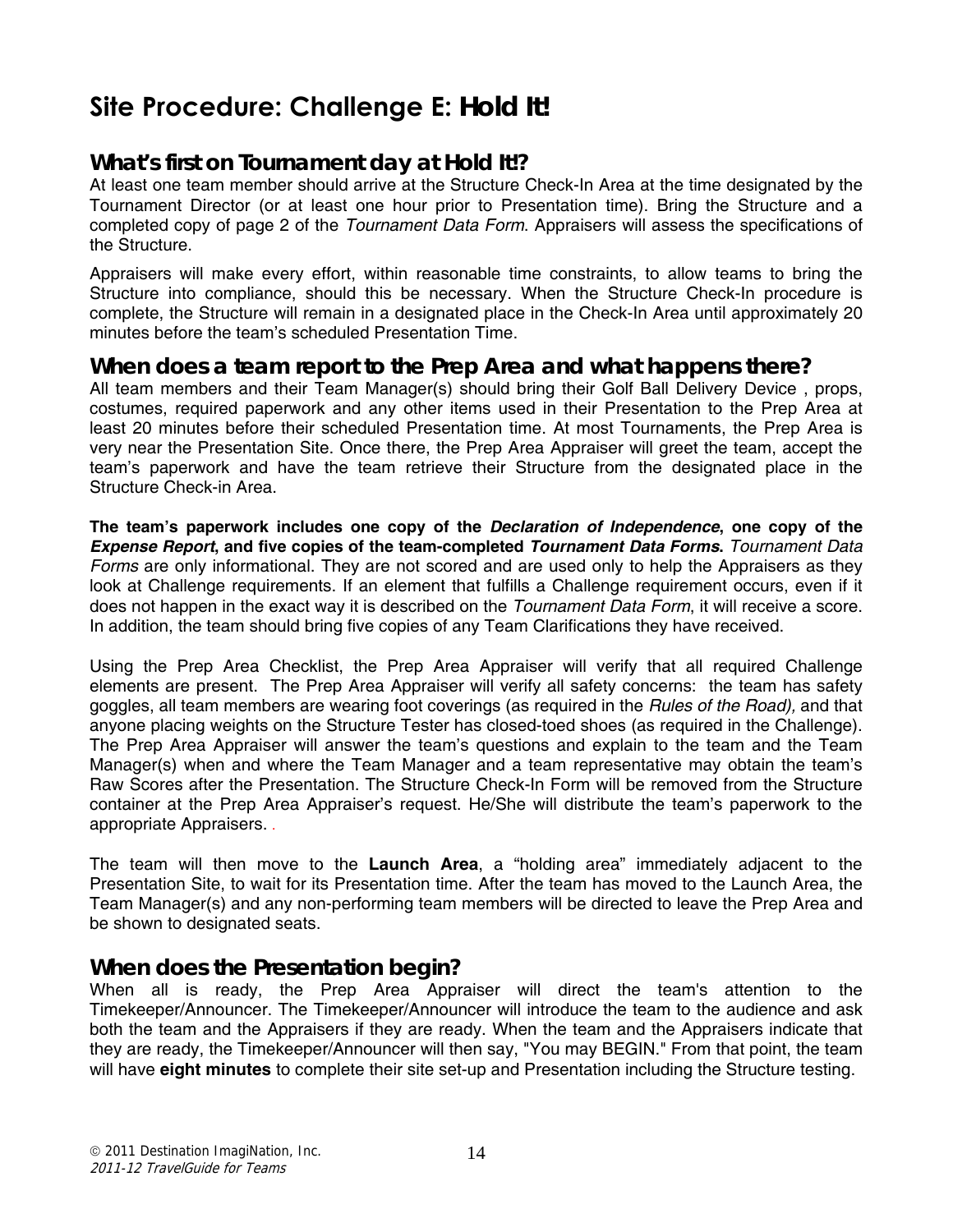#### *How will the Structure be tested?*

After the Presentation time starts, the team will place the Structure on the Tester Base and over the Safety Pole so that the Structure rests only on the Tester Base. The Structure **may** touch the Safety Pole, but **may not** touch any of the four Safety Supports or Safety Shields. The team may then start weight placement at any time. The team may remove one or more of the Safety Shields before placing the Structure on the Structure Tester. One Safety Shield (selected by Tournament Officials) will remain off during the Presentation to allow for the delivery of golf balls. All other Safety Shields removed for the purpose of placing the Structure on the tester must be replaced before Weight Placement begins

The first weight counted will be that of the Pressure Board. The actual weight of the Pressure Board will be clearly marked on the Board itself, rounded to the nearest pound, at all Tournaments.. Once Weight Placement has begun with the placement of the Pressure Board on the Structure, the team may elect to attempt to deliver a golf ball to the Structure to earn a Bonus.. Only one golf ball delivery attempt is allowed for each weight placed on the Structure Tester. Also only one weight may be moving over or down the Safety Pole at any time.

In all Levels there is no specified maximum weight. Teams will only be limited by the size and quantity of weights available at the Tournament. The size and quantity of weights may be different for Regional, Affiliate and Global Final Tournaments subject to the discretion of the Tournament Director. Consult with the Tournament Director on the size and quantity of weights that will be available for your specific Tournament. No extension pipe will be used at Regional Tournaments, one extension pipe will be available at Affiliate Tournaments and two extension pipes will be available at Global Finals.

#### *When does the Presentation end, and what happens then?*

The weight-placement portion of the Challenge will end when any of the following occur:

- The team elects to stop weight placement and golf ball attempts. The team may do this at any time during the eight-minute Presentation. When the team indicates that testing is completed before the end of the eight minute time limit, the weights must remain on the Tester until counted by the Appraiser.
- The Pressure Board or the Structure touches any of the four Safety Supports or any of the Safety Shields of the Structure Tester. A weight that causes the Pressure Board or the Structure to touch the Safety Supports prior to the completion of the 4-second count will not count towards the Official Weight Held total. If the Weight Placement Appraiser cannot slide a single sheet of paper between the Pressure Board and the Safety Support, this means that the Pressure Board is touching the Safety Supports.
- The placed weights reach the mark that is 1in. (2.5cm) below the top of the Safety Pole or the extension poles, when used. The team may not place any further weights on the stack once the weights reach the 1in. (2.5cm) mark below the top of the original safety pole or the topmost extension pole, when used. The mark does not have to be visible at that point, but the team may not add any more weights once the weight stack is at or above the mark.
- The eight-minute time limit ends.

When the time limit expires, the team may not continue to place weights or attempt to deliver a golf ball or continue their Presentation. However, if any of the other events listed above occur, the team may continue with the performance part of their Presentation or call "Time," letting the Appraisers know they are finished with their Presentation.

If the time limit has not ended, but the "performance part" of the team's Presentation has, the team may continue to place weights and attempt golf ball deliveries until one of the events listed above occurs. Once the Presentation is over, the non-performing team members should rejoin the team. The entire team should go to center stage and take a bow to the applauding audience. After this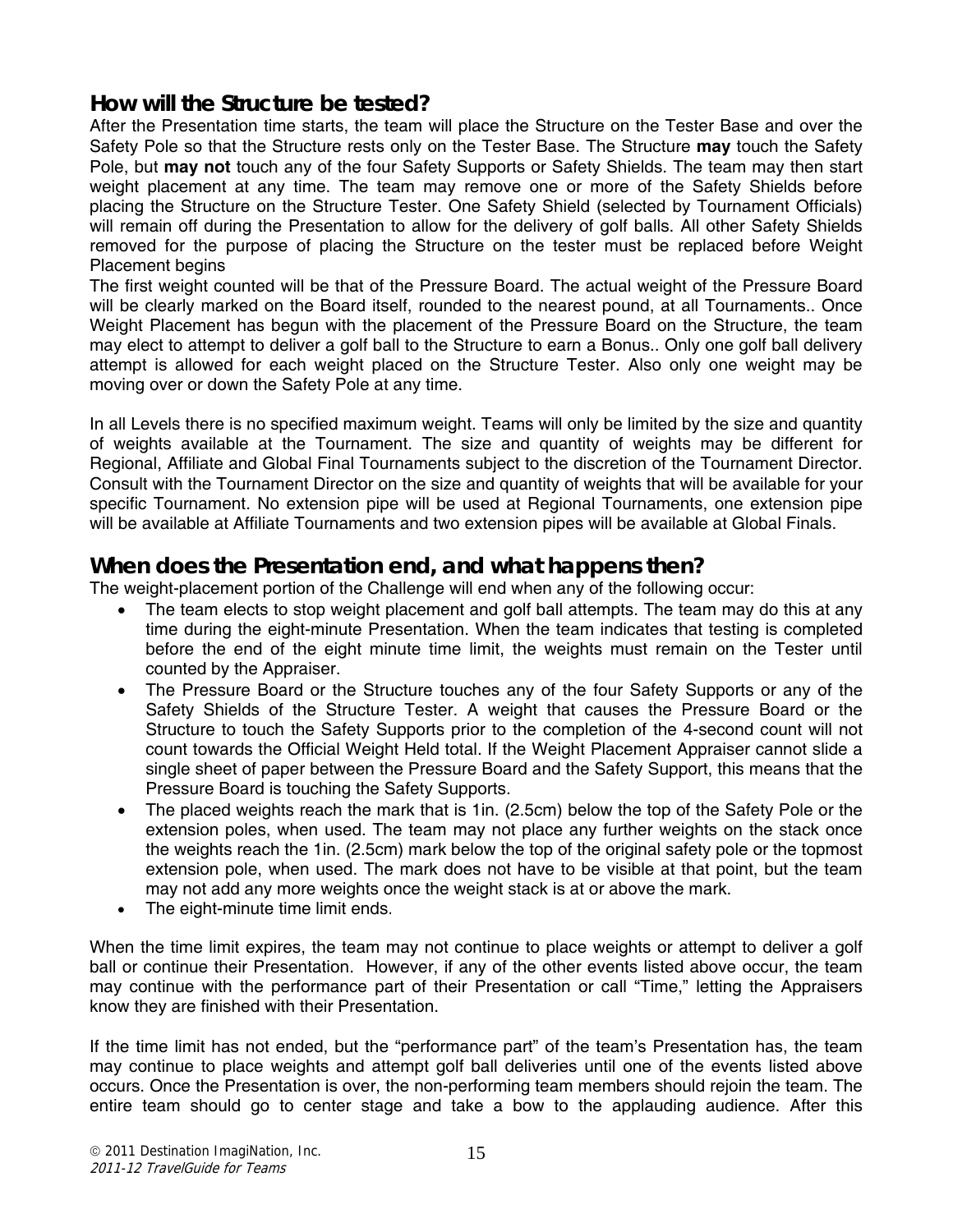celebration, the Appraisers will discuss the team's solution with all team members, ask questions, and possibly ask for demonstrations.

While the Appraisers are discussing the solution with the team, the Weight Placement Appraiser will direct a team member (or members) to remove the weights, one at a time, calling out the weight amounts so that the Weight Placement Appraiser may double check the recording of the weights. The Adult Assistant may assist in the removal of weights. No weights should be removed from the stack until the Weight Placement Appraiser directs this action. All weights are to be returned to the mat, positioned as they were before the Presentation. The Weight Placement Appraiser will have a team member initial the line for the last weight held on the Weight Placement Form and have the team member sign the form signifying their agreement with the weights held.

An Official will tell the team when it is time to remove all items from the Presentation Site. Anyone may help the team remove its items quickly and help the team clean up the site. It is the team's responsibility to bring clean-up materials. The Presentation Site must be left clean and dry for the next team.

#### *When does the team receive their Raw Scores?*

Approximately 30 minutes after the team's Presentation, the Head Appraiser or Challenge Master will have the Raw Scores available. Please be aware that this time period may vary at Tournaments, depending on Score Room procedures. If your team has timing concerns contact your Tournament Director before the Tournament to find out the Score Room procedure and predicted time for receiving scores at the Tournament. One team member and one Team Manager may approach the Head Appraiser and ask for the scores. The Head Appraiser will review the *Team Challenge* Raw Scores and any deductions with the team representative and the Team Manager. The team representative will then return to the team to share the scores with the other team members. The team has 30 minutes to return to the Head Appraiser or Challenge Master with any questions or concerns. For a complete explanation of the Scoring and Appeals process, see the *Rules of the Road.*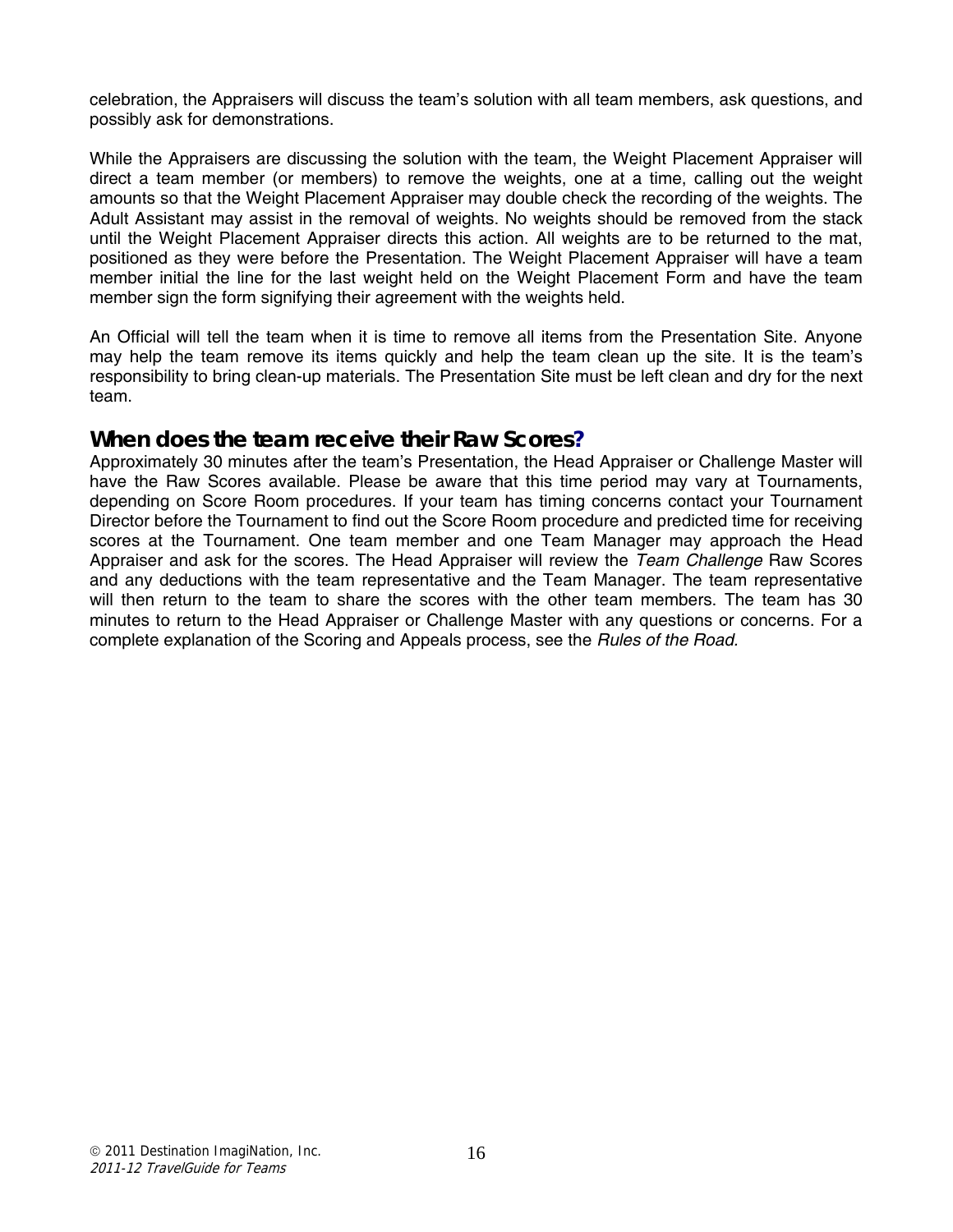### **Site Procedure: projectOUTREACH:** *The World Canvas*

#### *When does a team report to the Prep Area and what happens there?*

All team members and Team Manager(s), with props, costumes, required paperwork and any other items used in their Presentation, should report to the Prep Area at least 20 minutes before the time scheduled for their Team Challenge Tournament Presentation. At most Tournaments, the Prep Area is very near the Presentation Site. Once there, the Prep Area Appraiser will greet the team and accept the team's paperwork.

**The team's paperwork includes six copies of the** *Project Evaluation,* **six copies of the**  *Marketing Brochure,* **six copies of the** *Project History* **if it is a continuing Project, one copy of the** *Declaration of Independence***, one copy of the** *Expense Report***, and six copies of the teamcompleted** *Tournament Data Form*. *Tournament Data Forms* are only informational. They are not scored and can **only** be used **to help the Appraisers** as they look at Challenge requirements. If an element that fulfills a Challenge requirement occurs, even if it does not happen in the exact way it is described on the *Tournament Data Form*, it will receive a score. In addition, the team should bring copies of any Team Clarifications they have received.

Using the Prep Area Checklist, the Prep Area Appraiser will verify that all required Challenge elements are present, inspect props for safety, and make sure required foot coverings are on all team members. The Prep Area Appraiser will answer the team's questions and explain to the team and the Team Manager(s) when and where the team's Raw Scores may be obtained after the Presentation. The Prep Area Appraiser will distribute the team's paperwork to the appropriate Appraisers.

The Prep Area Appraiser should check with the Appraisers to see whether they have any questions about the paperwork that need to be clarified prior to the team's Presentation. If they do not have questions, or after the team has answered them, the Prep Area Appraiser will escort the team to the Launch Area, a 'holding area' immediately adjacent to the Presentation Site, to wait for their Presentation time. After the team's scenery, props, costumes, and items they need for their Presentation have been moved into the Launch Area, the Team Manager(s) and any non-performing team members will be directed to leave the Launch Area and be shown to designated seats. Nonteam members associated with the team may help move scenery and props to the Launch Area, but only team members may repair anything that is accidentally damaged. Appraisers and Tournament Officials may not help move scenery, props, or other items for the team. The Prep Area Appraiser will show the team the Presentation site, make sure the team knows where the 3-prong electrical outlet is located, and introduce the team to the Timekeeper/Announcer.

#### *When does the Presentation begin?*

When all is ready, the Timekeeper/Announcer will introduce the team to the audience and ask both the team and the Appraisers if they are ready. When all are ready, the Timekeeper/Announcer will then say, "You may BEGIN." From that point, the team will have **eight minutes** to complete site setup and the Presentation.

#### *When does the Presentation end, and what happens then?*

The Presentation will stop when the **eight-minute** time period ends, or at a signal from the team, whichever comes first. Any non-performing team members should join the group at this time. The team members should take center stage and take a bow to the applauding audience! After this celebration, the Appraisers will discuss the team's solution with all team members, ask questions, and possibly ask for demonstrations. At this time the Appraisers may ask the team any questions they have about the team's Project, Marketing Brochure, Advertisement(s), Project Evaluation, or Presentation.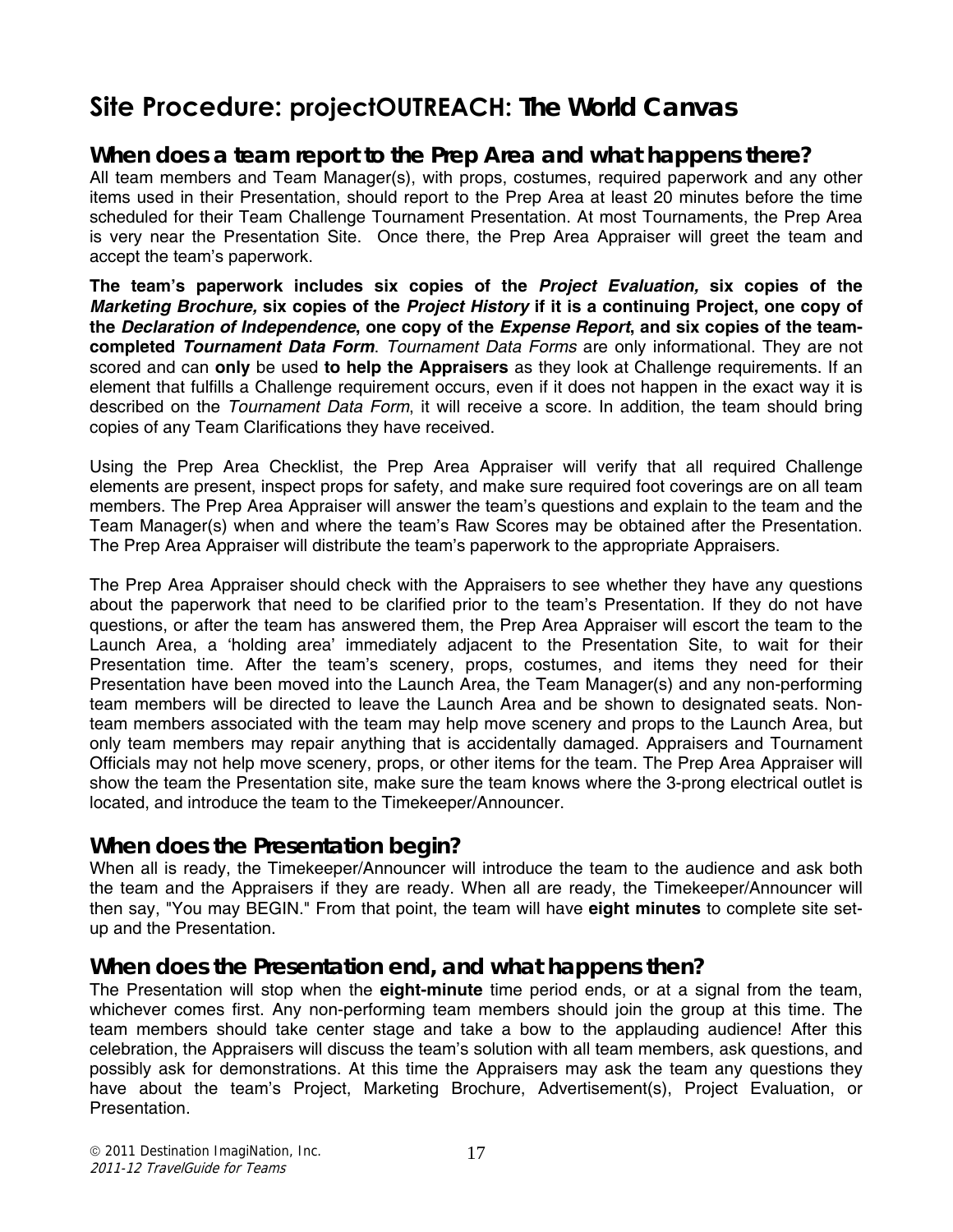An Official will tell the team when it is time to remove all items from the Presentation Site. Anyone may help the team remove its items quickly and help the team clean up the site. It is the team's responsibility to bring clean-up materials. The Presentation Site must be left clean and dry for the next team.

#### *When does the team receive their Raw Scores?*

Approximately 30 minutes after the team's Presentation, the Head Appraiser or Challenge Master will have the team's Team Challenge Raw Scores available. This time period may vary at Tournaments depending on Score Room procedures. One team member and one Team Manager may approach the Head Appraiser and ask for the scores. The Head Appraiser will review the Team Challenge Raw Scores, and any deductions. The team representative returns to the team to share the scores with them. The team has 30 minutes to review the scores and send ONE team representative and the Team Manager back to the Head Appraiser or Challenge Master with any questions or concerns. For a complete explanation of the Scoring and Appeals process, see the *Rules of the Road*.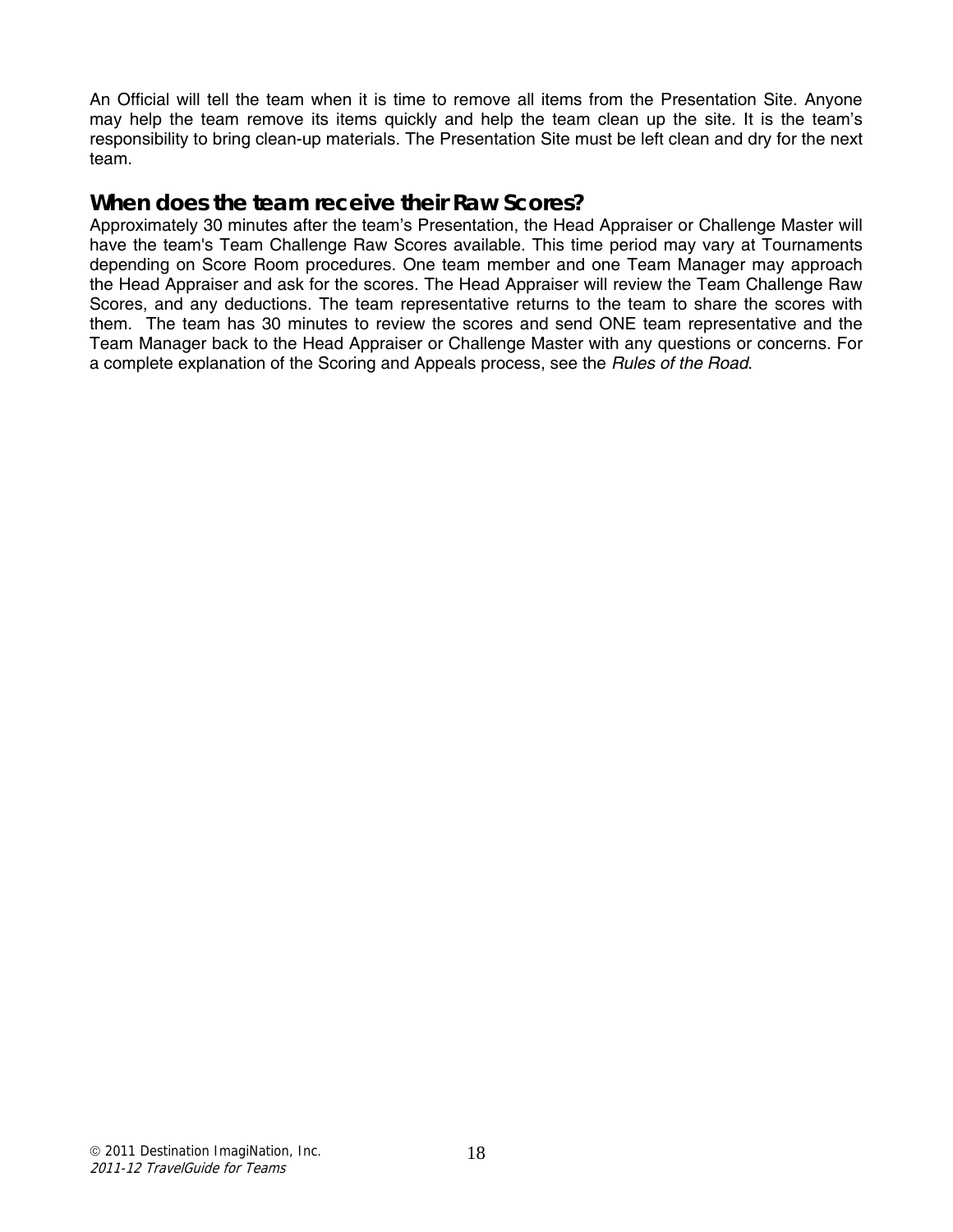## **Section 3: Scoring**

### **Subjective and Objective Scores**

#### **In Destination ImagiNation, there are two kinds of scores, Subjective and Objective.**

- **Objective Scores** have to do with whether or not your solution accomplishes certain tasks or includes certain elements. Some examples of this include getting points for the number of balls that make it through a course, or whether a light goes on as it is supposed to, or whether the team's skit includes a required song.
- **Subjective Scores** are based on the **opinion** of the Appraiser. Examples of this type of score include when the Appraiser has to decide how many points to give for "innovation," or how many points to give for the creativity of a song, or for how well your team works together.

#### **Subjective Scoring:**

Think of a time when you thought you deserved an 'A' on a story or essay you wrote, but your teacher only gave it a 'B.' Or think of a song that you really like and your friend doesn't. Or a new food you tried that your parents think is great but you think is terrible. It doesn't mean that the story or essay or song or food was "good" or "bad." **It just means that you have different opinions about it**. Sometimes you appreciate or like things that another person doesn't.

**This is how it works when Appraisers subjectively score your solutions**. Some Appraisers will give you lots of points for some things, and other Appraisers won't. Some Appraisers will be very interested in some part of your solution, and other Appraisers will be more interested in some other part. It doesn't mean that those parts of your solution were "good" or "bad"; it just means that each Appraiser's likes, dislikes, and opinions help him/her decide how many points to award you.

That's why **your team cannot appeal a subjective score.** You might like a certain song, but that won't make your friend like it, and just because your parents like a certain food, it won't make you like that food. So that means that if you think the Appraisers didn't give your team enough points for the creativity of something, you will just have to show good sportsmanship and accept the score. It helps to remember that the Appraisers will score all teams in your Level and Challenge in the same way.

Since many of the scores in your Challenge are subjective, your team has probably been wondering how the Appraisers will know how many points to award your team in each scoring area. Some Appraisers find it very easy to decide how many points to give you and some Appraisers find it very difficult.

We have provided the Appraisers with some ideas of things they might look for when evaluating subjective items. However, **not all Appraisers will use these ideas.** Many Appraisers have their own ideas of how to determine how many points to award you.

**On the next pages are some lists we have given Appraisers to help them evaluate some subjective parts of Presentations. Remember that NOT ALL APPRAISERS WILL USE THESE LISTS.**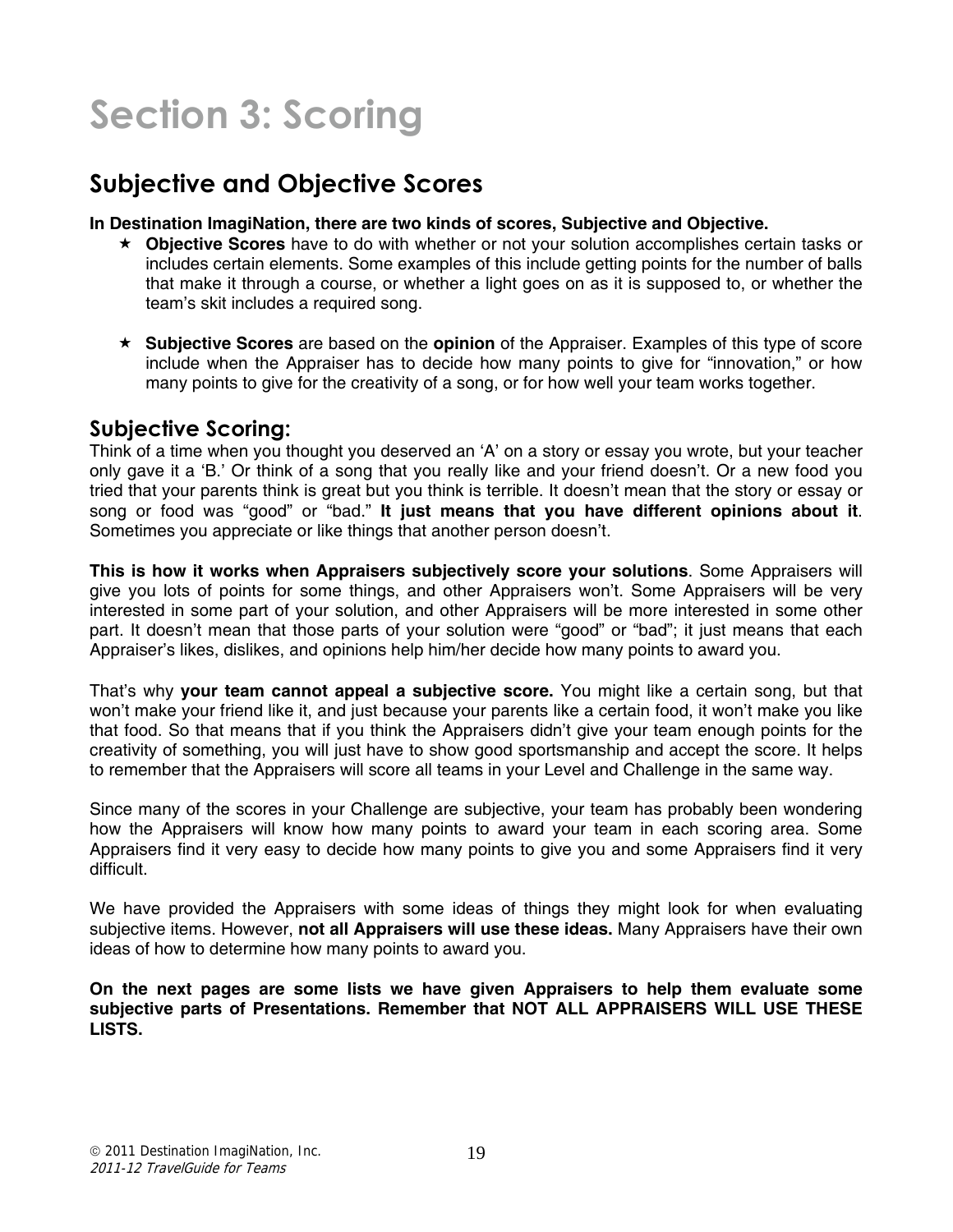## **Awarding Points for Teamwork**

Teamwork is very important in Destination ImagiNation. In some Challenges, Appraisers watch your team and evaluate how well you work together. In every *Instant Challenge*, your team receives a score for teamwork. When observing teamwork, here are some qualities Appraisers might look for:

#### **1. Cooperative Spirit:**

- Positive attitudes and reinforcement of all team members
- Absence of negativism.

#### **2. Team-Identified Roles:**

- Tasks may be divided equally among the team
- A leader's role is identified immediately or at some point in time.
- Roles may have been pre-assigned prior to arrival at Challenge site.
- **3. Acceptance of Ideas of Others** 
	- Sharing of ideas
	- Acceptance of ideas of others
- **4. Diversity of Ideas** 
	- Numerous ideas
	- Ideas discarded and/or implemented
- 5. **Ability to work through disagreements** in a constructive rather than destructive manner.
- 6. **Ability to work on a solution together utilizing the combined skills** of all team members.
- 7. **Ability to come to consensus** for the purpose of solving a problem.

|                    | <b>Qualities an Appraiser might look for</b>             |  |  |  |
|--------------------|----------------------------------------------------------|--|--|--|
| Low                | Dominating individual who limits participation of others |  |  |  |
|                    | Cooperation is minimal                                   |  |  |  |
|                    | Little sharing of ideas                                  |  |  |  |
| Average            | Some evidence of individual team member roles            |  |  |  |
|                    | Some cooperation                                         |  |  |  |
|                    | Some evidence of accepting ideas of others               |  |  |  |
| <b>Above</b>       | Acceptance of team roles above average                   |  |  |  |
| Average            | Good cooperation                                         |  |  |  |
|                    | Sharing and acceptance of ideas of others                |  |  |  |
| <b>Exceptional</b> | Leadership and team roles are easily identified          |  |  |  |
|                    | Diversity of skills mutually respected and evident       |  |  |  |
|                    | Team dynamics are exemplary                              |  |  |  |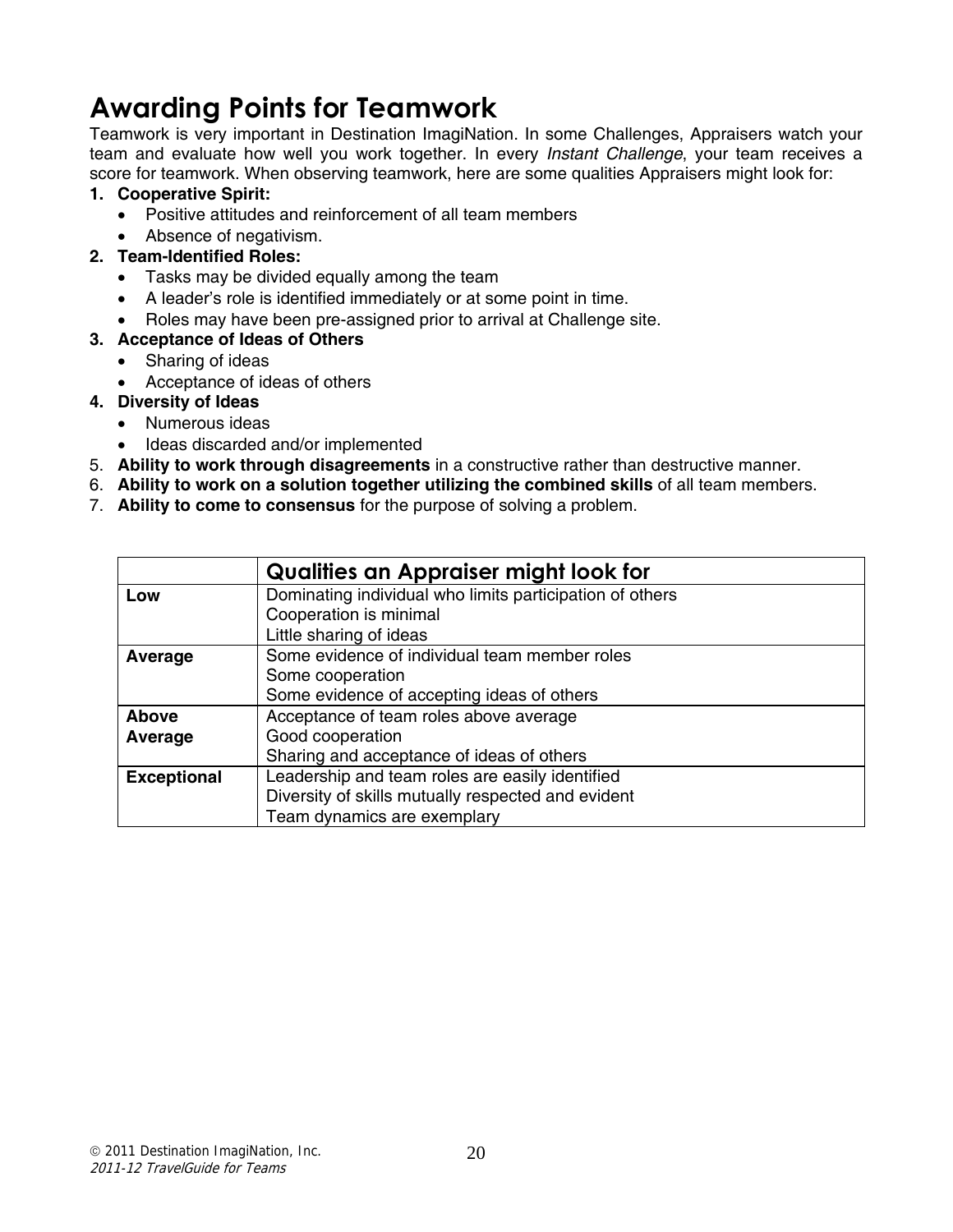### **Awarding Points for Creativity of a Solution or Presentation**

Sometimes Appraisers must award points for the creativity of a team's solution or Presentation. If the solution seems creative, the Appraiser will have to decide **how** creative it is. Here are some of the things that an Appraiser might look for:

- 1. The Appraiser might look to see if the team's **solution is complete** and whether or not the team has **gone beyond what is required**.
- 2. The Appraiser might look for ideas in the Presentation that are **original and innovative**.
- 3. The Appraiser might look to see if all **the parts of the solution work together** to make a complete Presentation.
- 4. The Appraiser might make note of any creative ideas that make him/her say **"WOW!"**

|                    | Qualities an Appraiser might look for               |  |  |  |
|--------------------|-----------------------------------------------------|--|--|--|
| Low                | Creativity is present and it's somewhat enhanced    |  |  |  |
|                    | The solution applies                                |  |  |  |
|                    | Attempt at application                              |  |  |  |
|                    | Solved with marginal addition                       |  |  |  |
| Average            | Creativity is present and it's relevant             |  |  |  |
|                    | There is a theme                                    |  |  |  |
|                    | The solution is complete                            |  |  |  |
|                    | Solved with related elements                        |  |  |  |
| <b>Above</b>       | Creativity is present and it's integrated           |  |  |  |
| Average            | There is synthesis                                  |  |  |  |
|                    | Chiefly original work                               |  |  |  |
|                    | Solved with integration                             |  |  |  |
| <b>Exceptional</b> | Creativity is there and it's innovative             |  |  |  |
|                    | <b>AHA! WOW!</b>                                    |  |  |  |
|                    | Unrelated elements synthesized to create a new idea |  |  |  |
|                    | Solved by innovation                                |  |  |  |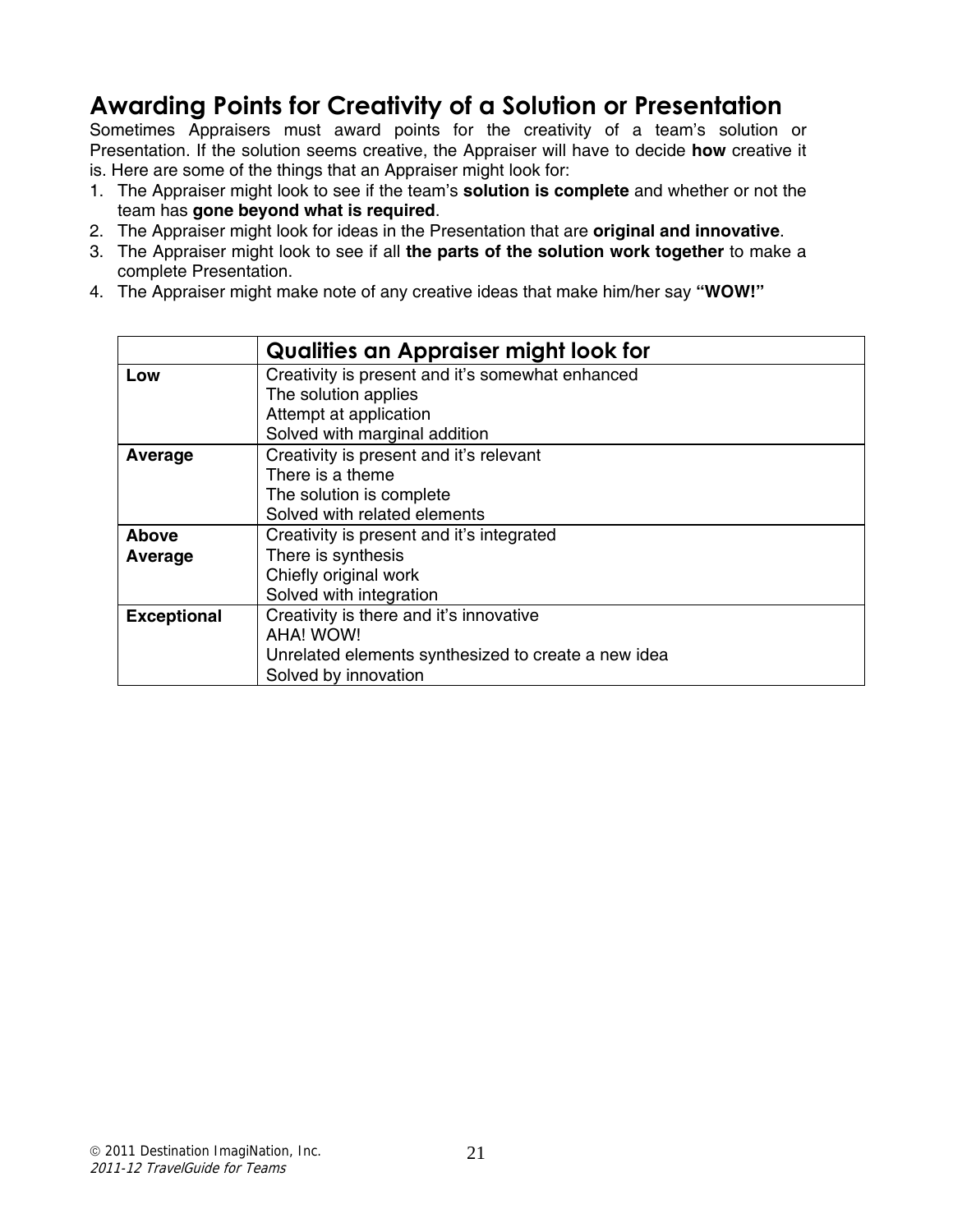## **Awarding Points for the Use of the Improv Element**

Improvisation is an important part of the Destination ImagiNation program. DI *Team Challenges* may include one or more Improv Elements. In the 2011-12 program season, *News to Me* contains several Improvisational Elements. Clear descriptions of the Improv Elements for this Challenge can be found in the Challenge.

Appraisers might use some of these evaluation statements when they award points for your team's use of the Improv Elements in the Challenge.

|                    | Qualities an Appraiser might look for                                   |  |  |  |
|--------------------|-------------------------------------------------------------------------|--|--|--|
| Low                | This team did a below-average job with the Element.                     |  |  |  |
|                    | The Element was used or featured in the Presentation, but the usage was |  |  |  |
|                    | not creative and/or was minimal.                                        |  |  |  |
|                    | The Element was not integrated into the Presentation well.              |  |  |  |
|                    | The team did not improvise well with the Element.                       |  |  |  |
| Average            | This team did a fair job with the Element.                              |  |  |  |
|                    | The team used or featured the Element in their Presentation in a        |  |  |  |
|                    | moderately creative manner.                                             |  |  |  |
|                    | The Element was integrated into the Presentation in an average way.     |  |  |  |
|                    | The team improvised moderately well with the Element.                   |  |  |  |
| <b>Above</b>       | This team did a great job with the Element.                             |  |  |  |
| Average            | The team used or featured the Element in their Presentation in a very   |  |  |  |
|                    | creative manner.                                                        |  |  |  |
|                    | The Element was integrated into the Presentation in an above-average    |  |  |  |
|                    | way.                                                                    |  |  |  |
|                    | The team improvised very well with the Element.                         |  |  |  |
| <b>Exceptional</b> | WOW! This team did an exceptional and outstanding job with the Improv   |  |  |  |
|                    | Element!                                                                |  |  |  |
|                    | The team used or featured the Element in their Presentation in an       |  |  |  |
|                    | exceptionally creative manner.                                          |  |  |  |
|                    | The Element was integrated into the Presentation in an outstanding way. |  |  |  |
|                    | The team improvised extremely well with the Element.                    |  |  |  |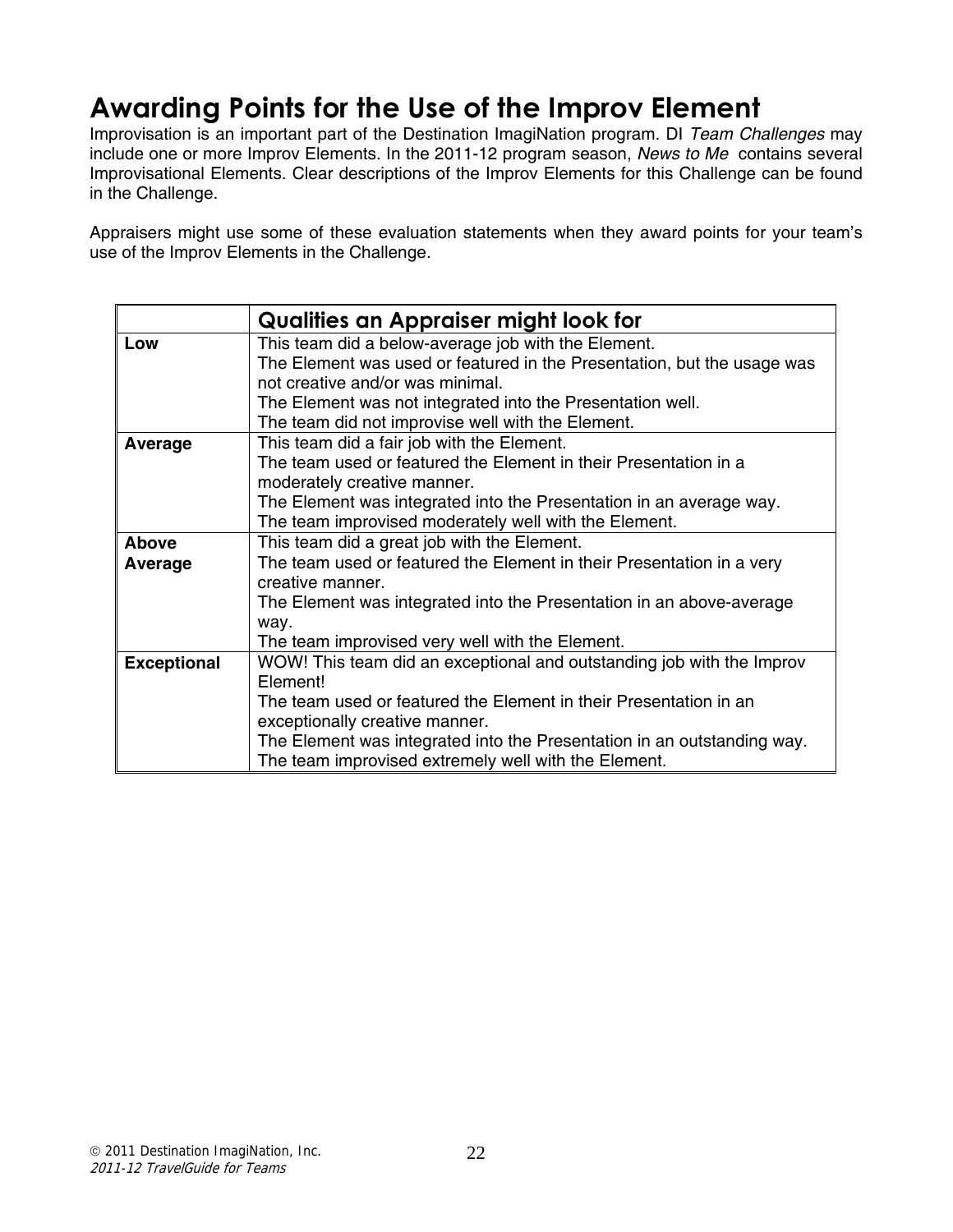## **Awarding Points for the Creative Use of Materials**

Sometimes Appraisers must look at how the team uses materials in its solution. Here are some things that some Appraisers might look for:

- 1. Are the materials used in common ways, or does the team **use materials in unusual ways**?
- 2. Are **materials combined** to make new things?
- 3. Does the team **integrate the materials** into the Presentation? Is it done in a creative way?

|                    | <b>Qualities Appraisers might look for</b>                            |  |  |
|--------------------|-----------------------------------------------------------------------|--|--|
| Low                | Some materials are used in common ways                                |  |  |
|                    | Minimal integration of materials into Presentation                    |  |  |
| Average            | Materials are used, but few in unusual ways                           |  |  |
|                    | Materials are rarely combined                                         |  |  |
|                    | Some integration of materials into Presentation                       |  |  |
| Above              | Materials are used, several in unusual ways                           |  |  |
| Average            | Several materials are combined, but rarely more than once             |  |  |
|                    | Presentation is enhanced by one or more materials                     |  |  |
| <b>Exceptional</b> | Most materials are used in unusual ways                               |  |  |
|                    | Many materials are used in combination, several more than once        |  |  |
|                    | Materials are integrated into presentation in humorous, unusual ways. |  |  |
|                    | Success of Presentation dependent upon use of materials               |  |  |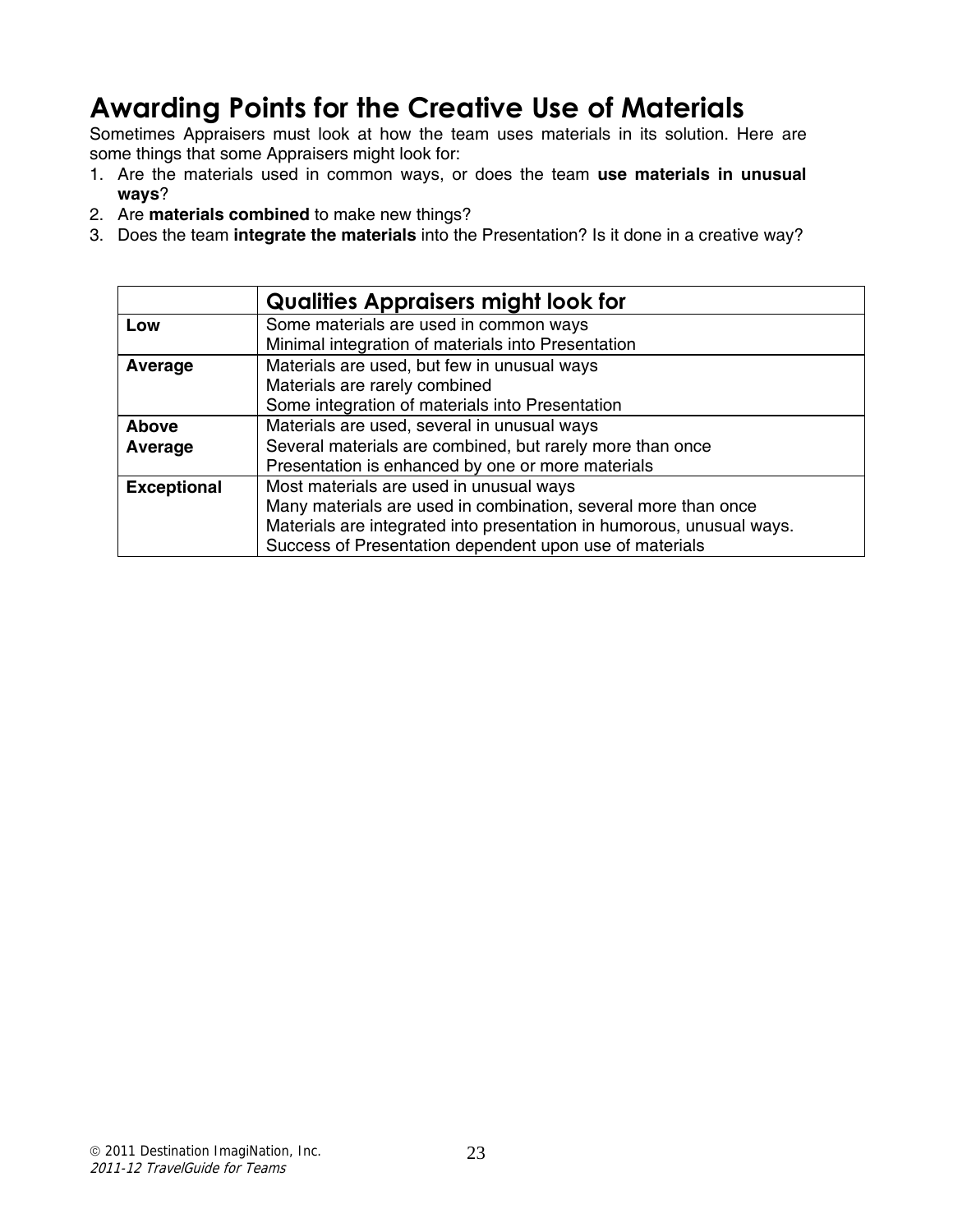## *Team Challenge* **Raw Scores**

*For a more complete explanation of Scoring, please read pages 30-34 in the Rules of the Road.* 

#### **How does the** *Team Challenge* **scoring process work?**

#### 1. **Your team performs and is evaluated by Appraisers**.

Your team will present your solution to the Appraisal Team. During and immediately after the Presentation, the Appraisers will score each required element. After your Presentation, members of the Appraisal Team will spend a few minutes with you and your team members to learn as much as they can about your solution. The Appraisers then fill out their score sheets and get ready for the next team.

#### 2. **The Scores are compiled**.

All of the score sheets are then given to the Number Cruncher or the Appraisal Team Organizer at your Presentation Site. The Number Cruncher compiles them (adds them up). At some Tournaments, the Appraisal Team Organizer compiles the score sheets and then they are sent directly to the Score Room, where they are added and averaged.

**There are two sets of scores that are added up:** The *Central Challenge* and the *Team Choice Elements*.

These compiled scores – called **Raw Scores** – are recorded onto a Master Score Sheet. One copy of this form goes to the Score Room, and one copy goes to your team. The scores are called "raw" scores because later, after all teams in that Level have competed, the teams with the highest Raw Score in each of the two scoring areas (*Central Challenge* and *Team Choice Elements*) are awarded the maximum number of points, and all other teams' scores are adjusted (scaled) to receive a corresponding percentage of that number. Some Challenges have different sections of their scores scaled with the other teams' scores at the Tournament. This year, *Assembly Required* and *Hold It!* both feature score sections within the Challenge that are scaled.

#### **What do the Raw Scores tell us?**

Your team's copy of the Master Score Sheet will let you see how many points you were awarded by the Appraisers in each scored area of the *Team Challenge*, including the *Team Choice Elements,* and lists any deductions your team may have received. It is important for your team to receive the Raw Scores because you need to check them over and make sure the Appraisers didn't miss an objective score or give you a deduction that you don't think you deserve. That is the main reason teams are given their Raw Scores for this section of the competition.

You won't know how you scored compared to other teams until the awards are given out, but you can use this information to make sure that you were scored in every area that you should have been. And don't let a 'low' Raw Score disappoint you – it is very possible that what you think is a low score is actually the highest score of the day. It just depends on the way the Appraisers award points.

**Remember:** You might not like the score you were given for a subjective item, but you cannot appeal it. However, if the Appraisers made a mistake on something that was **objective** (for example, if they didn't see something that happened), you can work with the Head Appraiser to get this fixed.

**Your team will not be given** *Instant Challenge* **scores.** You will just have to stay in suspense until the end of the day to see how you did!

#### **Ties**

**Teams are tied when their total scaled scores differ by one point or less**. If a team's total scaled scores differ from the highest-scoring team by one point or less, a multi-team tie is declared.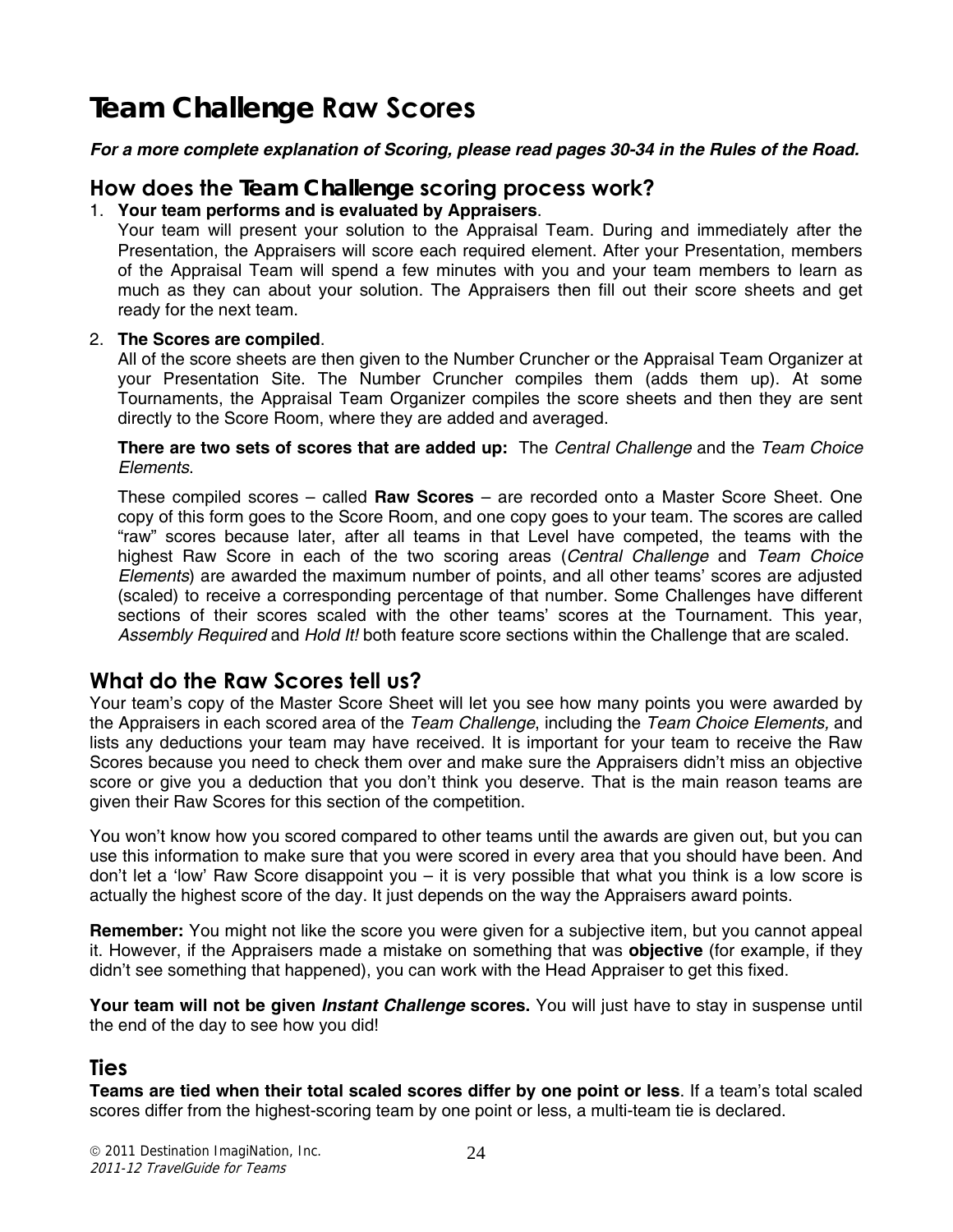## **Section 4: Awards and Advancing**

#### **Awards**

Two kinds of awards are given at Destination ImagiNation Tournaments: awards for special recognition, and "place" awards. The awards for special recognition are described on page 35 of the *Rules of the Road*.

The other type of award is called a "place" Award. Place awards (such as  $1<sup>st</sup>$ ,  $2<sup>nd</sup>$ , or  $3<sup>rd</sup>$  place) are given to the top scoring teams that competed in both *Team Challenge* and *Instant Challenge* at each Competition Level. Teams that have earned the top total scaled scores (*Instant Challenge + Central Challenge + Team Choice Elements*) in their Challenge and competition Level will be recognized and receive awards. Place awards are given for **each Challenge** and **each Level**. For example, if your Challenge is *The Solar Stage*, place awards will be given to the top-scoring Elementary, Middle, and Secondary Level teams. That means that you are only competing against the teams in YOUR Challenge and Level.

#### **Advancing to the next Tournament level**

There are three "levels" of Tournaments in Destination ImagiNation:

- **Regional Tournament**: For many teams, this is the first level of competition. At a Regional Tournament, your team competes against other teams that are in your geographic area. Some Affiliates do not have enough teams to host Regional Tournaments. In that case, your first Tournament may be the Affiliate Finals Tournament. If you are competing at a Regional Tournament, at least one placed team ( $1<sup>st</sup>$  Place) and sometimes more ( $2<sup>nd</sup>$ ,  $3<sup>rd</sup>$ , or sometimes more) will be allowed to go on to the Affiliate Level Tournament, depending on the rules in your Affiliate
- **Affiliate Finals Tournament**: An "Affiliate" is the state, province, or country that holds a Destination ImagiNation license agreement. The Affiliate Finals Tournament is the Tournament that will bring all of the finalists from the Regional Tournaments together in one place. If your Affiliate does not host Regional Tournaments, your Affiliate Finals Tournament will bring ALL of the teams from your entire Affiliate together. All  $1<sup>st</sup>$  Place teams (and some  $2<sup>nd</sup>$  Place and  $3<sup>rd</sup>$  place teams, depending on the Affiliate) will be invited to attend the Global Finals Tournament.
- **Global Finals Tournament**: The Global Finals Tournament brings together the highest-scoring teams from every Affiliate around the world for a celebration of creativity that will determine the global champions.

Every year Destination Imagination, Inc. sponsors Global Finals, the world's premier creative problem solving Tournament. This year Global Finals will be held from **Wednesday, May 23, 2012 (Opening Ceremonies) through Saturday, May 26, 2012 (Closing Ceremony) at the University of Tennessee in Knoxville Tennessee.** This past year our Affiliates certified more than 1100 teams to attend this exciting event from virtually every state in the United States as well as teams from 11 other Provinces and countries.

As you know, Destination ImagiNation is a process-oriented program designed to teach its participants the art, skills and tools associated with problem solving. If this has been accomplished and/or reinforced by the end of the program year, the mission of the organization has been successfully achieved. Some teams' achievements go well beyond meeting our organization's core mission, however. Through our Tournament structure, some teams distinguish themselves by advancing from their Regional Tournament to their Affiliate Tournament and then to our Global Finals Tournament.

In the event that your team members distinguish themselves in this way and earn the opportunity to attend our Global Finals 2012 Tournament, we have prepared the information below to acquaint you with this annual "celebration of creativity!" This past year, more than 13,000 people attended Global Finals 2011!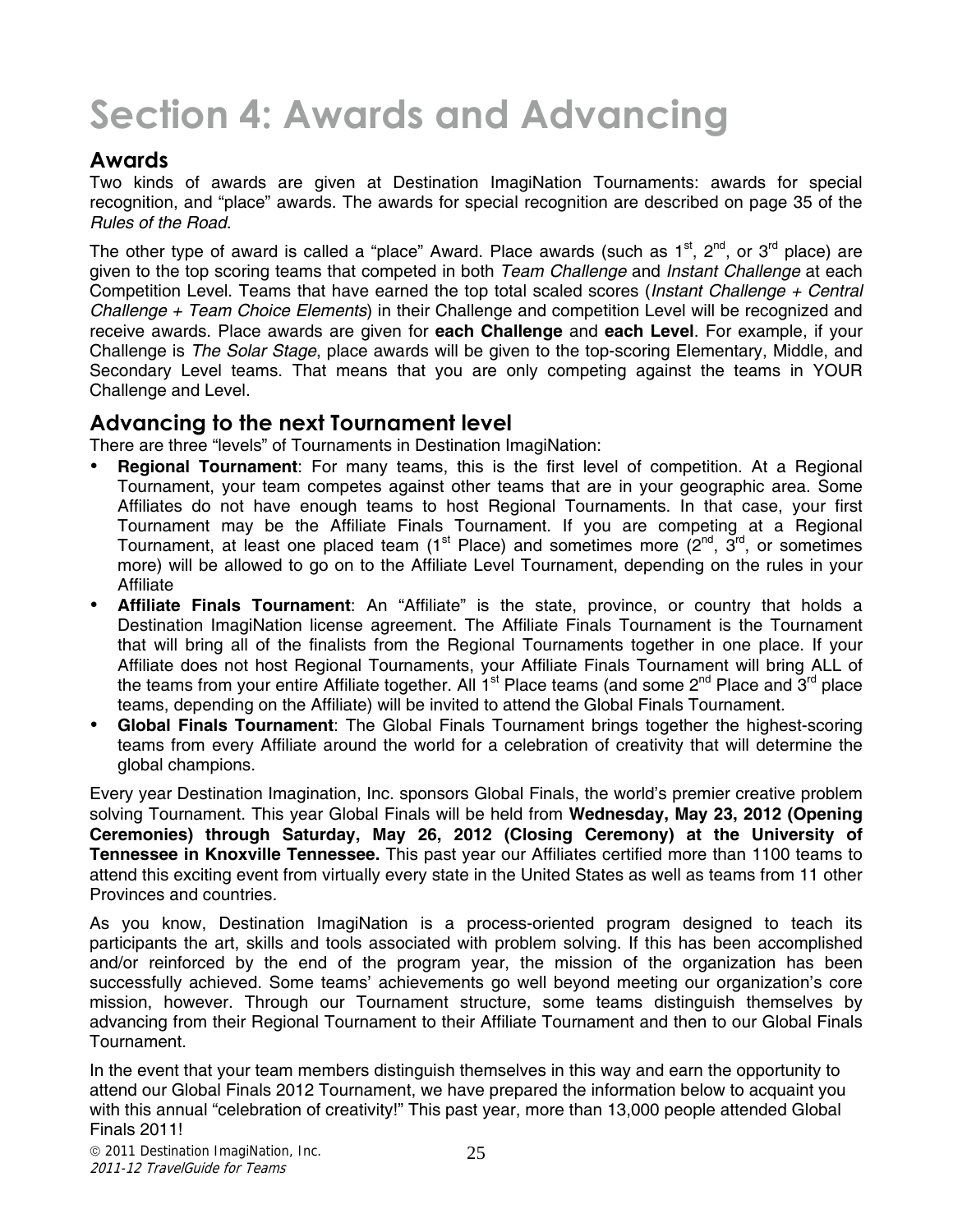#### **Housing and Meal Packages**

Destination ImagiNation provides housing and meal packages that provide participants with the best possible opportunities to meet other DI participants from throughout the world. Team members establish bonds of camaraderie with teams from other Affiliates, making friendships that last a lifetime and most certainly become a memorable part of their lives. Accordingly, we encourage all participants and support personnel to stay in Destination ImagiNation, Inc. housing. Housing is comprised of both dormitory rooms as well as local hotels within the Knoxville area.

The prices listed below include the cost of registration, lodging, meals, venue site rentals, activities for all participants, on-site shuttle transportation, security credentials, and security staff for all participants and accompanying supporters for the Global Finals 2011 Tournament. **All prices are subject to change.** 

#### **Package 1A: \$705 Per Person**

Lodging and Meals from Monday May 21 – May 26, 2012Entrance to all venue sites and activities Lodging: Monday, Tuesday, Wednesday, Thursday, Friday, Saturday Meals: Monday dinner, all meals Tuesday through Saturday dinner

#### **Package 2A: \$665 Per Person**

Lodging and Meals from Tuesday May 22 – May 26, 2012Entrance to all venue sites and activities\ Lodging: Tuesday, Wednesday, Thursday, Friday, Saturday Meals: Tuesday dinner, all meals Wednesday through Saturday dinner

#### **Package 3A: \$635 Per Person**

Lodging and Meals from Wednesday May 23 – May 26, 2012Entrance to all venue sites and activities Lodging: Wednesday, Thursday, Friday, Saturday Meals: Wednesday dinner, all meals Thursday through Saturday dinner

#### **Take a closer look!**

We *encourage you* to visit our Web site and familiarize yourself with our Global Finals Tournament by taking a look at our Global Finals 2012 information. Within its contents, you will find helpful information about:

- 
- Housing  **Global Finals events**
- UT Housing descriptions Challenge sites
	-
- Transportation UT Campus
- 
- Photos and candids and much, much more
- 

#### **Planning Ahead**

By providing this information we hope you will find it helpful in preparation for possible participation in our Global Finals 2012 event. We encourage **ALL TEAMS** to consider the associated costs of attending the event in the beginning of the program year so that, should they qualify to take part in this Tournament, an action plan will be in place for the team to move forward. By doing so, we hope to continue the excitement of participation in the Destination ImagiNation program and add to the level of enjoyment experienced by ALL!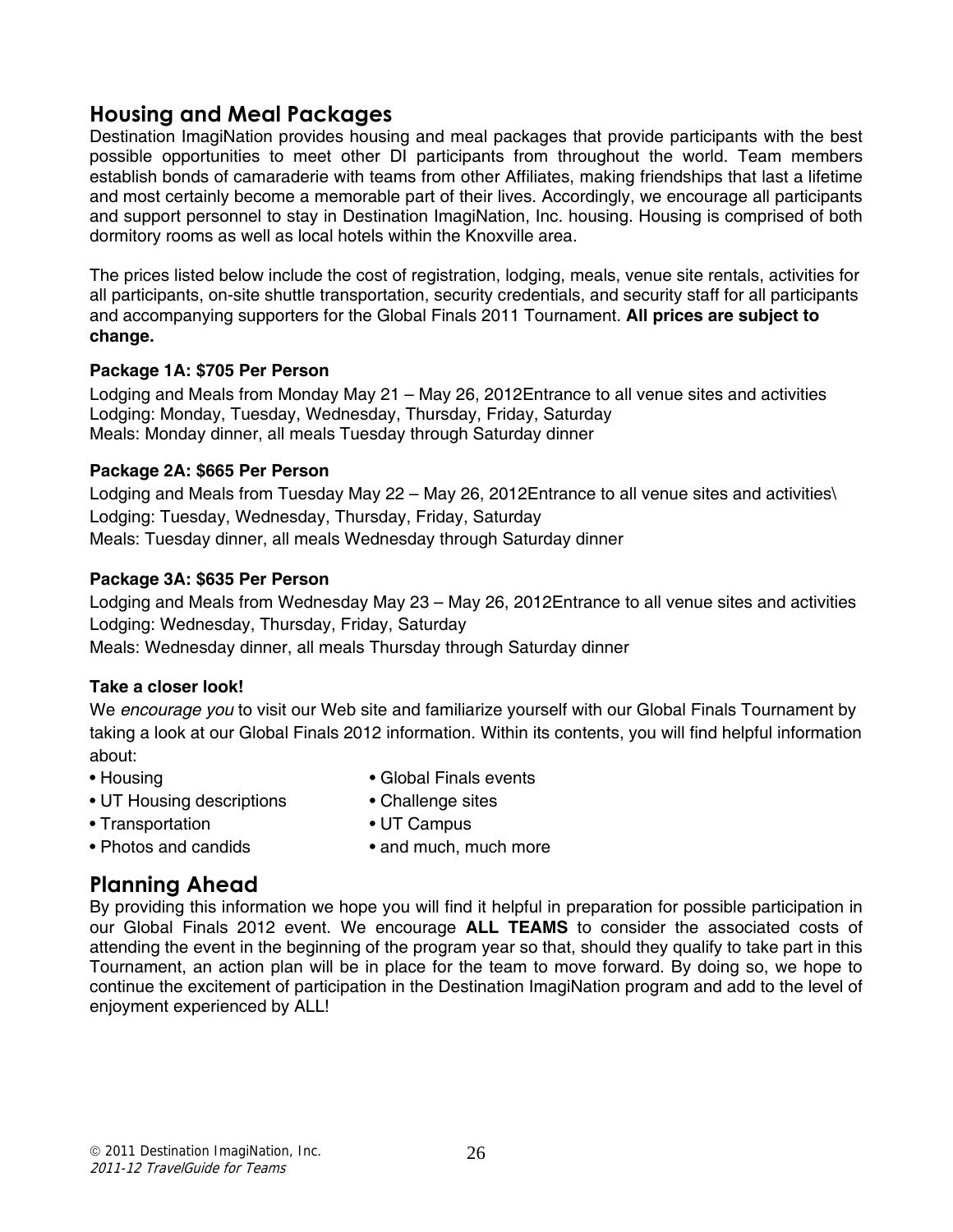## **Our Calendar: What Still Needs to be Done?**

**Use this calendar to help you plan the weeks before the Tournament!** 

| $\mathsf{s}$      | M              | $\mathsf T$      | W                              | <b>TH</b>                                         | $\mathsf F$      | SA             |
|-------------------|----------------|------------------|--------------------------------|---------------------------------------------------|------------------|----------------|
| 25                | 26             | 27               | 28                             | 29                                                | 30               | 31             |
| 1 JANUARY<br>2011 | $\overline{2}$ | $\mathfrak{Z}$   | $\overline{4}$                 | 5                                                 | $\boldsymbol{6}$ | $\overline{7}$ |
| $\, 8$            | $\overline{9}$ | $10$             | 11                             | 12                                                | 13               | 14             |
| 15                | 16             | 17               | 18                             | 19                                                | 20               | 21             |
| $22\,$            | 23             | 24               | 25                             | 26                                                | 27               | 28             |
| 29                | 30             | 31               | $\mathbf 1$<br><b>FEBRUARY</b> | $\overline{2}$                                    | $\overline{3}$   | $\overline{4}$ |
| $\overline{5}$    | 6              | $\overline{7}$   | 8                              | 9                                                 | 10               | 11             |
| 12                | 13             | 14               | 15                             | 16                                                | 17               | 18             |
| 19                | 20             | 21               | 22                             | 23                                                | 24               | 25             |
| 26                | 27             | 28               | 29                             | 1 MARCH                                           | $\overline{2}$   | $\overline{3}$ |
| $\overline{4}$    | 5              | $\boldsymbol{6}$ | $\overline{7}$                 | 8                                                 | 9                | 10             |
| 11                | 12             | 13               | 14                             | 15                                                | 16               | 17             |
| 18                | 19             | 20               | 21                             | 22                                                | 23               | 24             |
| 25                | 26             | 27               | 28                             | 29                                                | $30\,$           | 31             |
| 1 APRIL           | $\overline{2}$ | $\mathfrak{Z}$   | $\overline{4}$                 | $\overline{5}$                                    | $\boldsymbol{6}$ | $\overline{7}$ |
| $\, 8$            | 9              | $10\,$           | 11                             | 12                                                | 13               | 14             |
| 15                | 16             | 17               | 18                             | 19                                                | 20               | 21             |
| $\overline{22}$   | 23             | 24               | 25                             | $26\,$                                            | 27               | 28             |
| 29                | 30             | 1 MAY            | $\overline{2}$                 | $\mathbf{3}$                                      | $\overline{4}$   | 5              |
| $\boldsymbol{6}$  | $\overline{7}$ | 8                | 9                              | 10                                                | 11               | 12             |
| 13                | 14             | 15               | 16                             | 17                                                | 18               | 19             |
| 20                | 21             | 22               | 23                             | 24<br>2011 GLOBAL FINALS: University of Tennessee | 25               | 26             |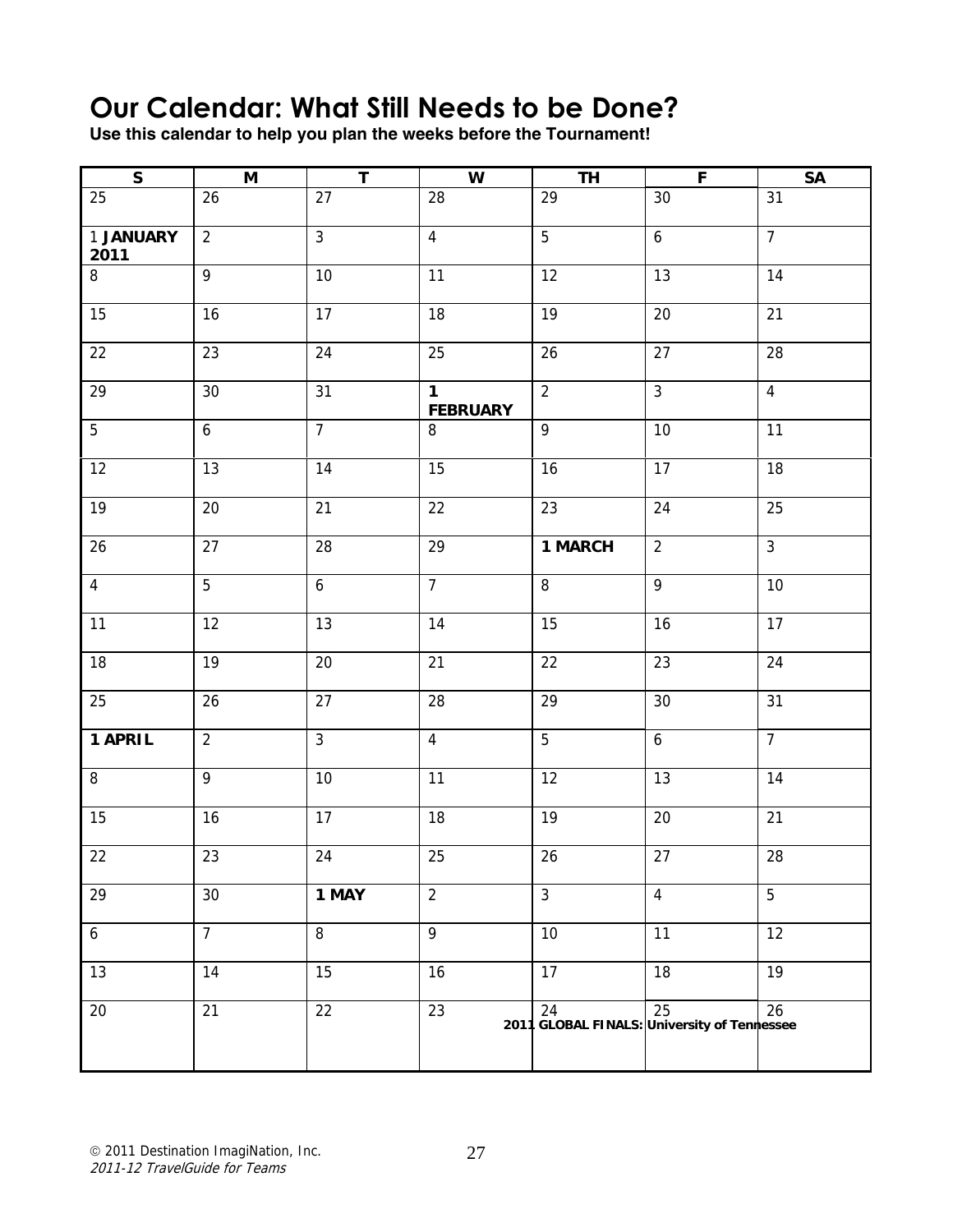## **Information for your Parents and Fans**

**To Our Supporters: We have prepared this Information Sheet s o that you can find us at our Tournament.**

| Our Level is: _____________________                |
|----------------------------------------------------|
|                                                    |
|                                                    |
| Our <i>Instant Challenge</i> Presentation time is: |

Please understand that **only our Team Manager(s)** can take us to *Instant Challenge*. When we are finished at approximately \_\_\_\_\_\_\_\_\_\_\_\_\_\_, we will meet you at: \_\_\_\_\_\_\_\_\_\_\_\_\_\_\_\_\_\_\_\_\_\_\_\_\_\_\_\_\_\_\_\_\_\_\_\_\_\_\_\_\_\_\_\_.

#### **PLEASE REMEMBER:**

Anyone may help us bring our props into the building and take them to the Prep Area and the Launch Area. Once we are in the Launch Area, only the team can handle the props.

**NO ONE MAY HELP US PREPARE FOR OUR PRESENTATION**. You may not fix our hair, put on our makeup, repair our props, direct our production or do **anything** that might be considered Interference. We can do it ourselves!!! We really can!!!

After we perform, anyone may help us remove our props from the Presentation Site. We would appreciate your help then.

#### **TEAM MANAGER'S NOTES TO PARENTS and SUPPORTERS:**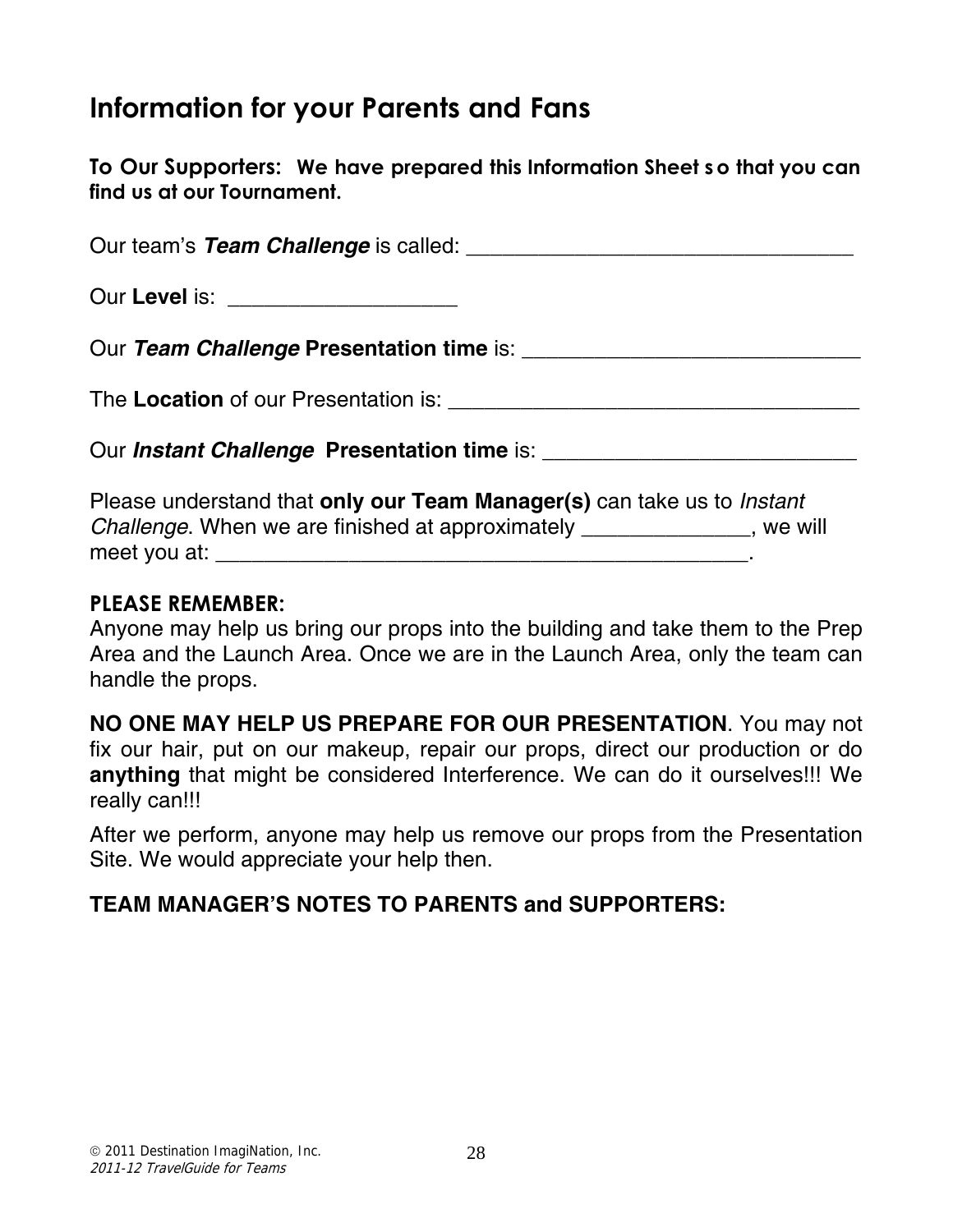## **Tournament TravelGuide Tips from Teams!**

#### **Things to Bring to the Tournament**

- $\Box$  Emergency Kit: Look at your Challenge solution and add supplies to repair or recreate elements duct tape, glue gun, paint, markers, rope/string, etc.
- □ *Instant Challenges* to use for practice.
- □ Extra copies of *Tournament Data Forms, Expense Reports, Declarations of Independence* and any other paperwork.
- $\Box$  Blank forms in case you need to make changes.
- $\Box$  A checklist the team has created to make sure everything is ready for the Presentation. Include very specific details, such as - the important clue is in Jane's pocket.
- $\Box$  Pack the items that each team member needs for his/her costume in a separate bag. Old garment bags work well, as do garbage bags. Make a list of the items that are included and tape it to the outside of the bag. Don't forget to include your team name and contact information in case the bag is left at the Tournament Site.
- $\Box$  Clear information to your team families what they can expect that day including what you may need help with, where to meet and when.

#### **Tips for Teams at the Tournament**

- $\Box$  Practice your Presentation in several different sites if possible. This allows you to get used to various floor surfaces and coming in from different directions. Don't forget stairs!
- $\Box$  Stay together as a team as much as possible until your competition is complete. This saves you from the anxiety of searching for someone in a crowded building when it is time to present.
- □ Do warm-ups while waiting for *Instant Challenge*.
- $\Box$  Bring funny gifts for each other. Bring joke books to keep your team relaxed and having fun.
- $\Box$  Be sure to see other teams in your Challenge and in other Challenges. Cheer for everyone!
- $\Box$  Be complimentary and supportive of each other. Help each other do your best.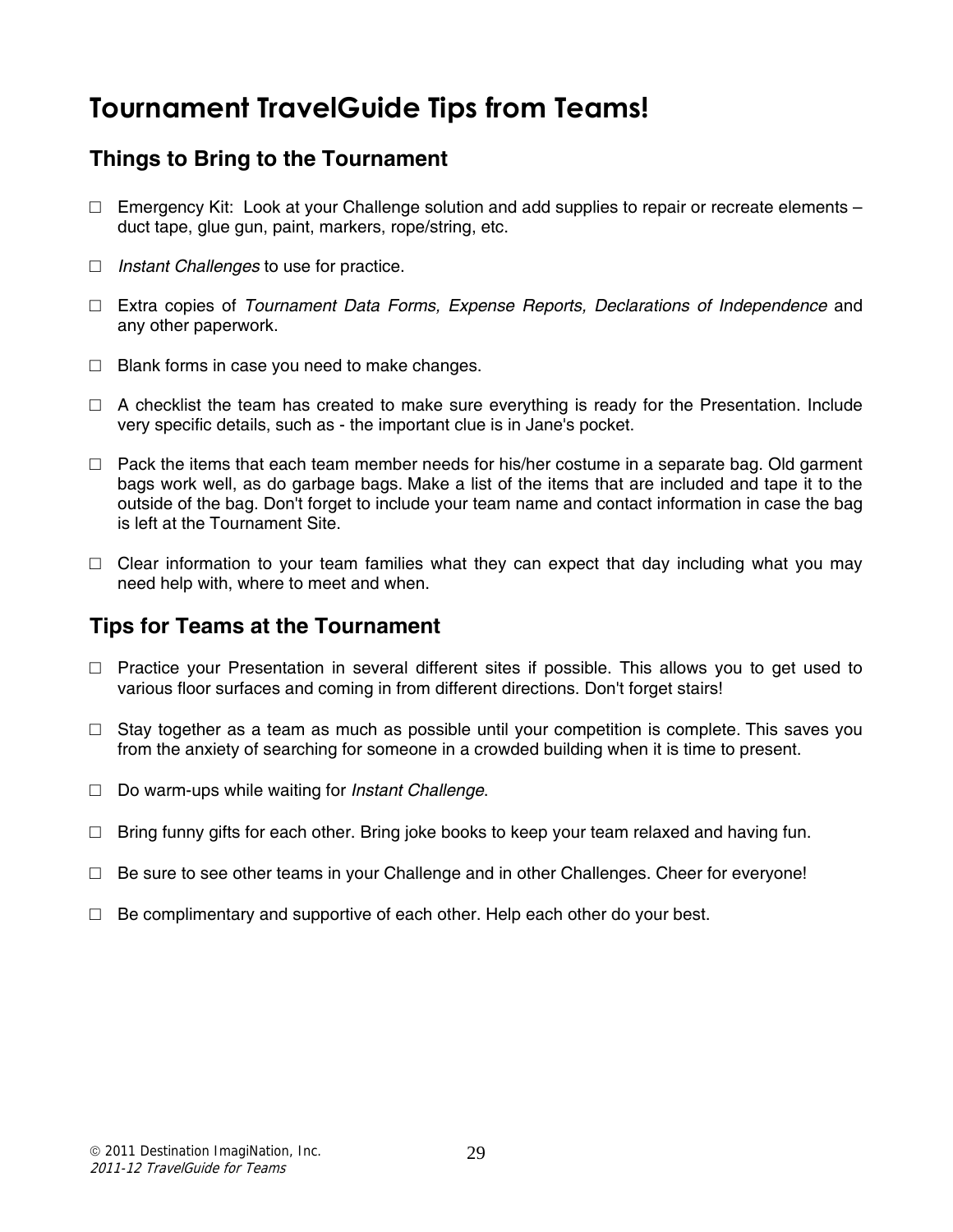## **Checklist for the Tournament**

#### **Things you need to bring to EVERY TOURNAMENT:**

- \_\_\_\_\_ *Tournament Data Form*: (5 or 6 copies of the required forms) This can be found on the last pages of your Challenge.
- \_\_\_\_\_ *Declaration of Independence* (2 copies 1 copy to *Team Challenge* and 1 copy to *Instant Challenge*): This can be found in the *Rules of the Road*.
- \_\_\_\_\_ *Expense Report*: (1 copy) This can be found in the *Rules of the Road*. *News to Me* teams do NOT need to fill out an *Expense Report*.
- **Team Identification Sign:** Check your Challenge for more information about this sign.

#### **Things you should find out:**

You should find out from your Tournament Director if your site has any restrictions that might affect your Presentation. For example, some sites do not allow helium balloons, some sites do not allow lights to be dimmed or turned off, and some sites have a 'zero tolerance' ban on all types of weapons, even toy weapons, which you might be using in your Presentation. You should contact your Regional Director or Tournament Director if you have any questions about special rules at your Tournament site.

#### **Make a list of things you need for your Presentation:**

You might wish to generate a list of things that your team needs to bring to the Tournament. Use this table, or create your own.

| Item | <b>Who is Responsible?</b> |
|------|----------------------------|
|      |                            |
|      |                            |
|      |                            |
|      |                            |
|      |                            |
|      |                            |
|      |                            |
|      |                            |
|      |                            |
|      |                            |
|      |                            |
|      |                            |